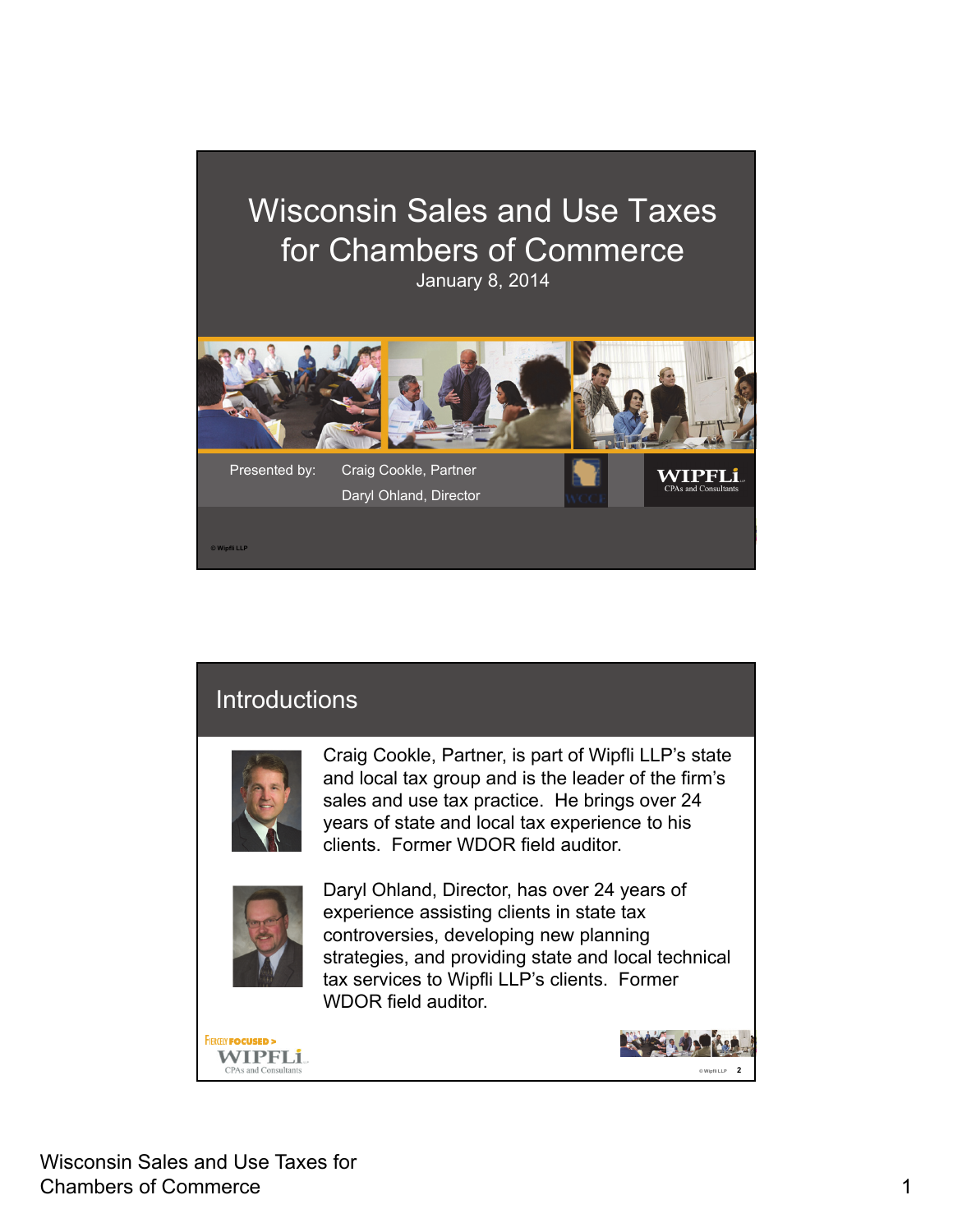

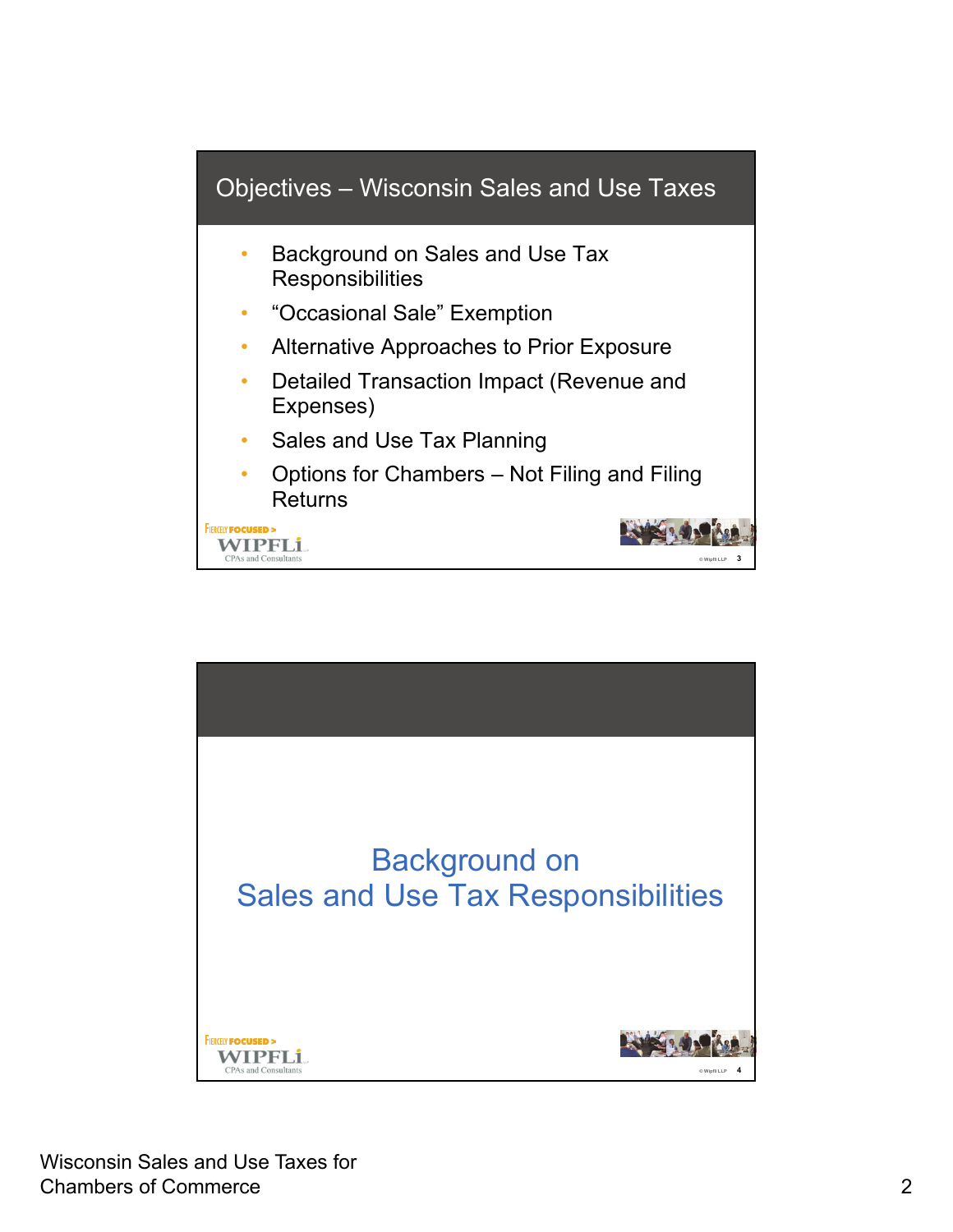

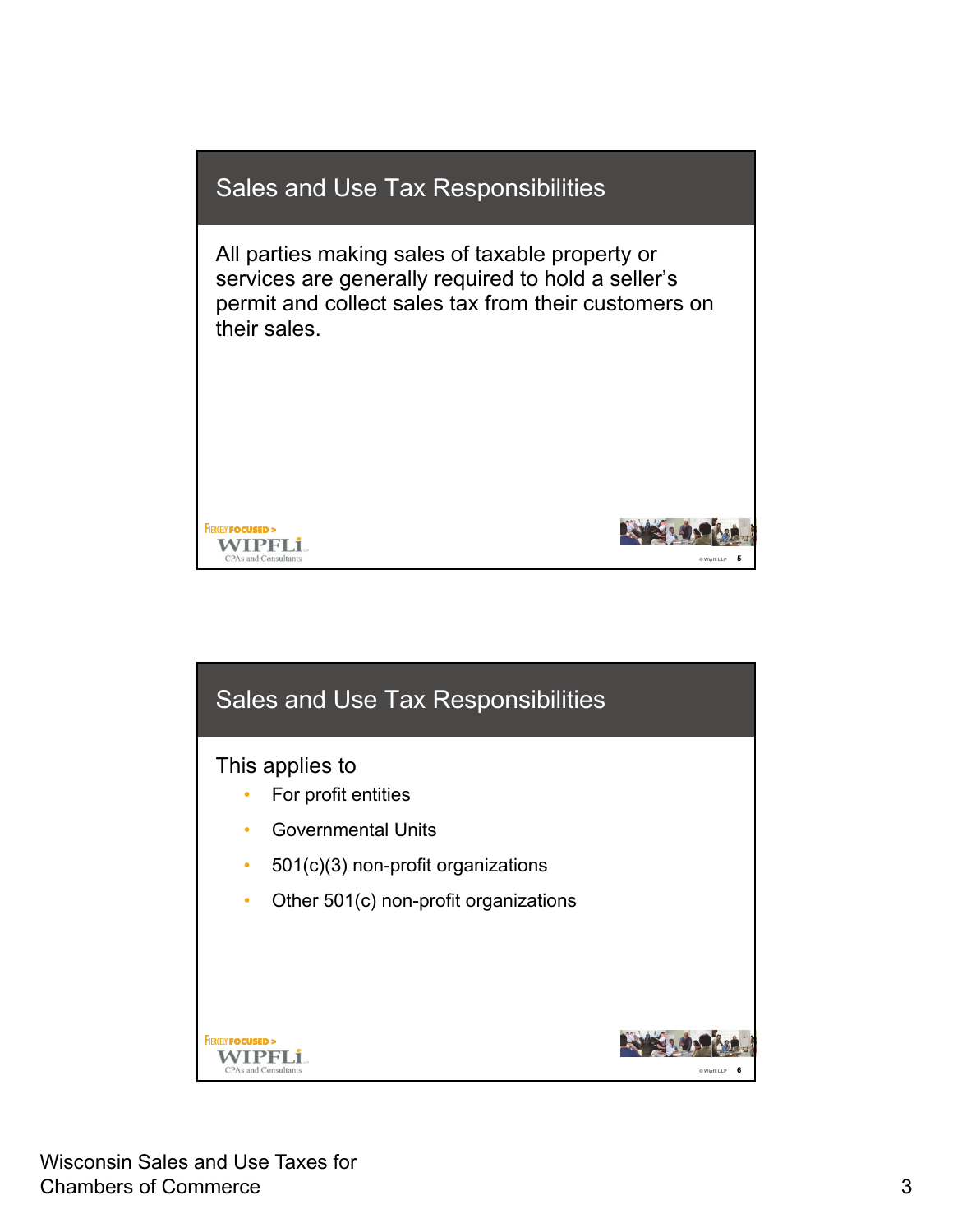

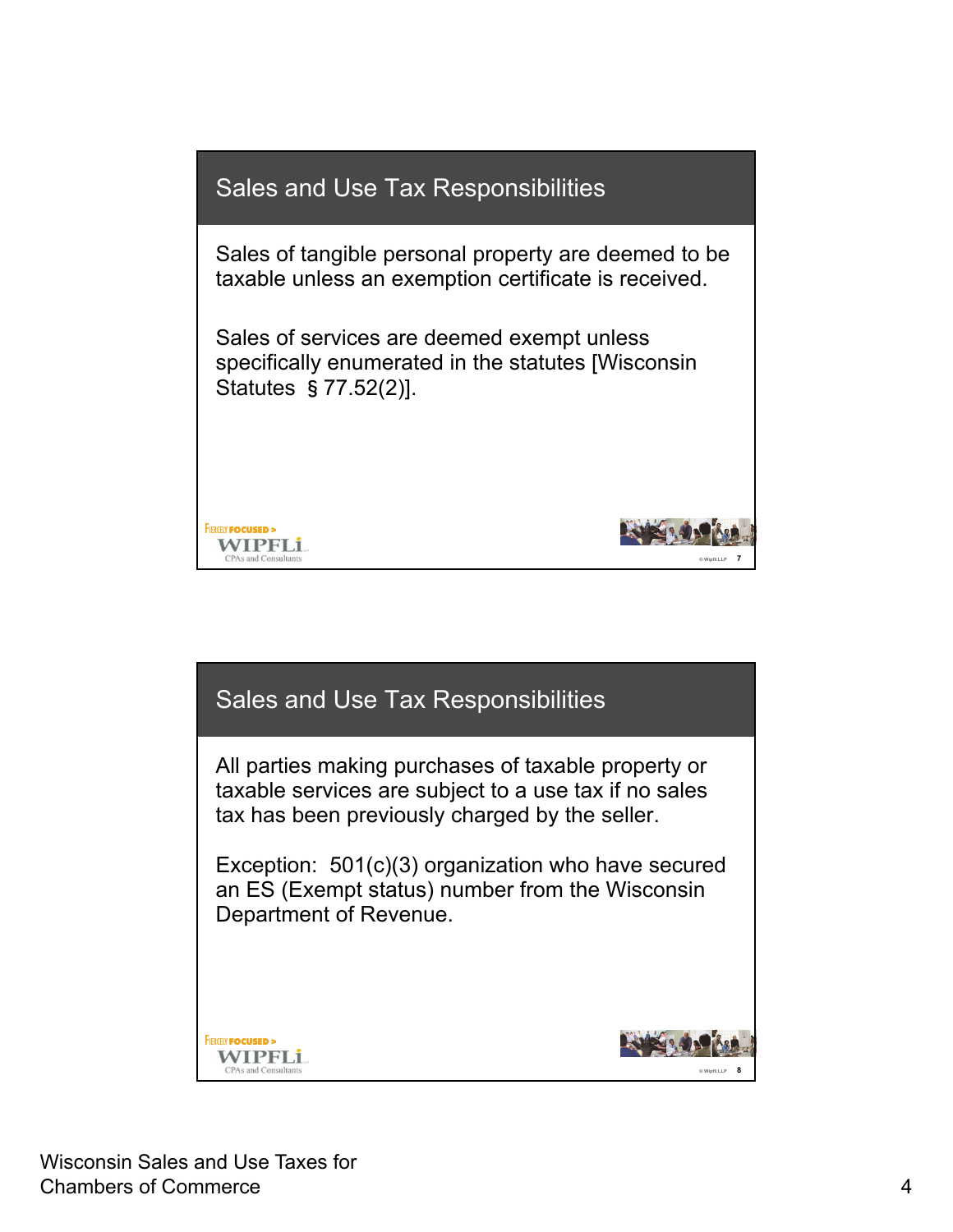

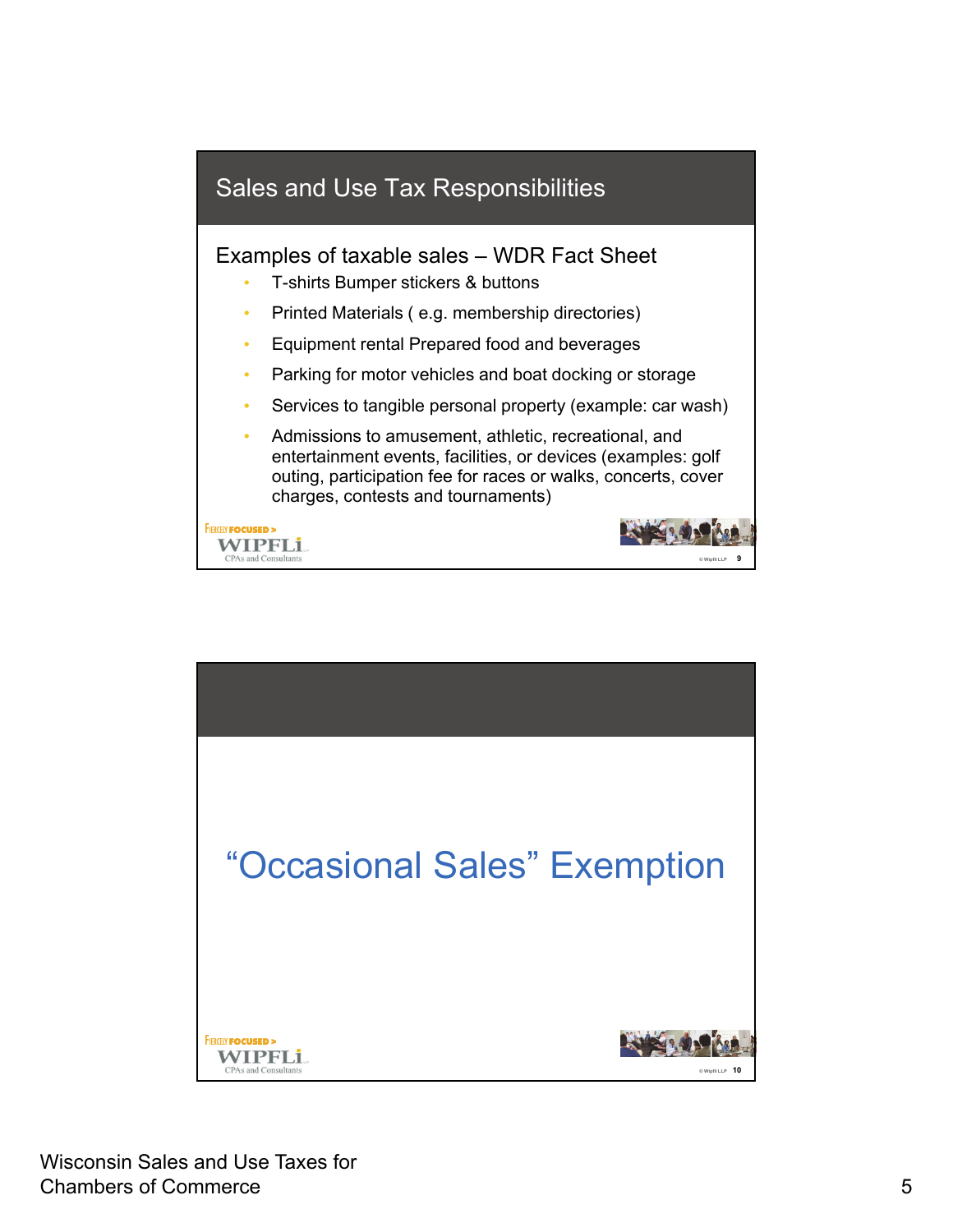# Occasional Sale Exemption – Statute

**(7m)** Occasional sales of tangible personal property, or items or property under s.  $52$  (1) (b) or  $(c)$ , or services, including admissions or tickets to an event; by a neighborhood association, church, civic group, garden club, social club or similar nonprofit organization; not involving entertainment for which payment in the aggregate exceeds \$500 for performing or as reimbursement of expenses unless access to the event may be obtained without payment of a direct or indirect admission fee; conducted by the organization if the organization is not engaged in a trade or business and is not required to have a seller's permit. For purposes of this subsection, an organization is engaged in a trade or business and is required to have a seller's permit if its sales of tangible personal property, and items, property, and goods under s.  $77.52$  (1) (b), (c), and (d), and services, not including sales of tickets to events, and its events occur on more than 20 days during the year, unless its receipts do not exceed \$25,000 during the year. The exemption under this subsection does not apply to the sales price from the sale of bingo supplies to players or to the sale, rental or use of regular bingo cards, extra regular cards and special bingo cards.



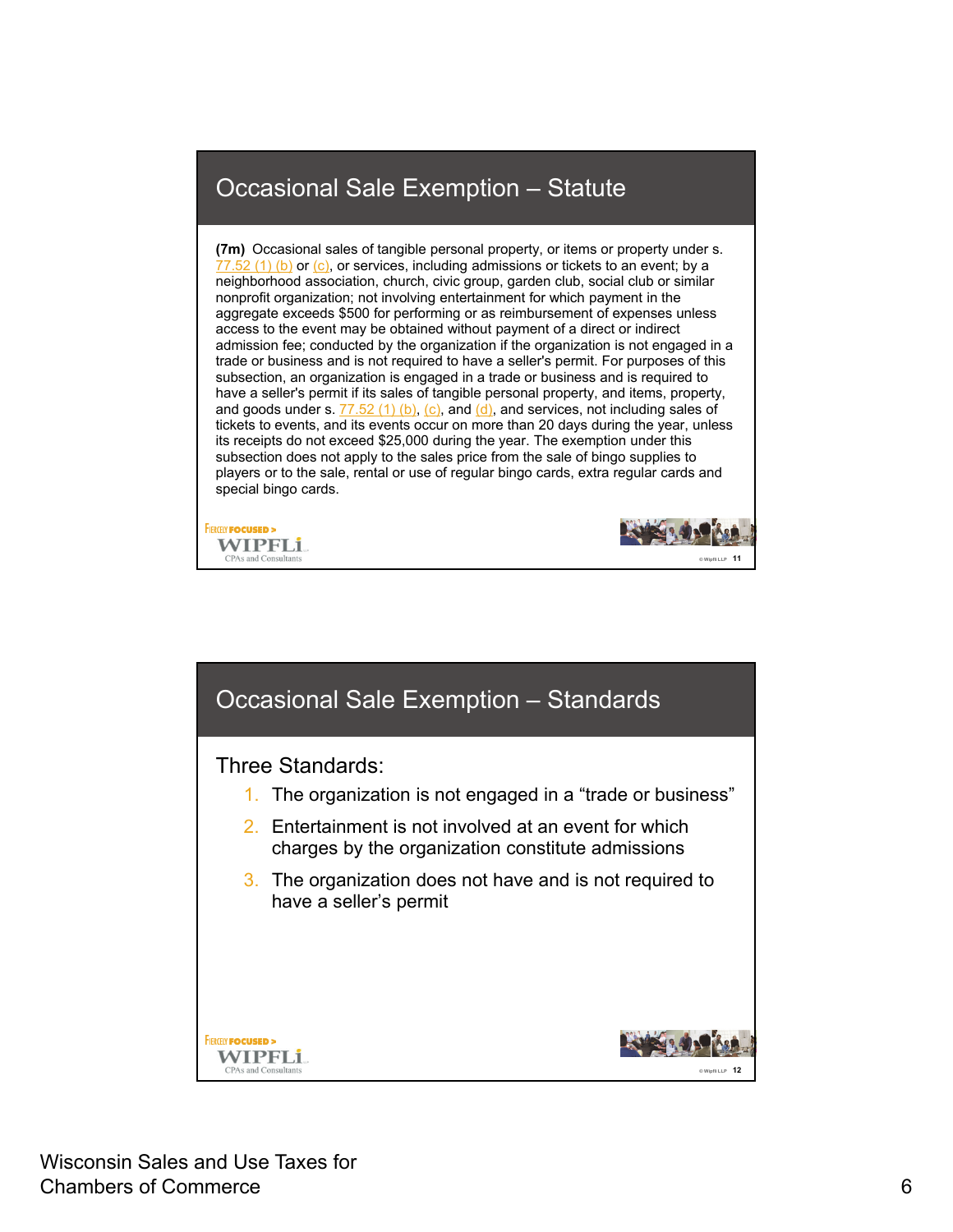

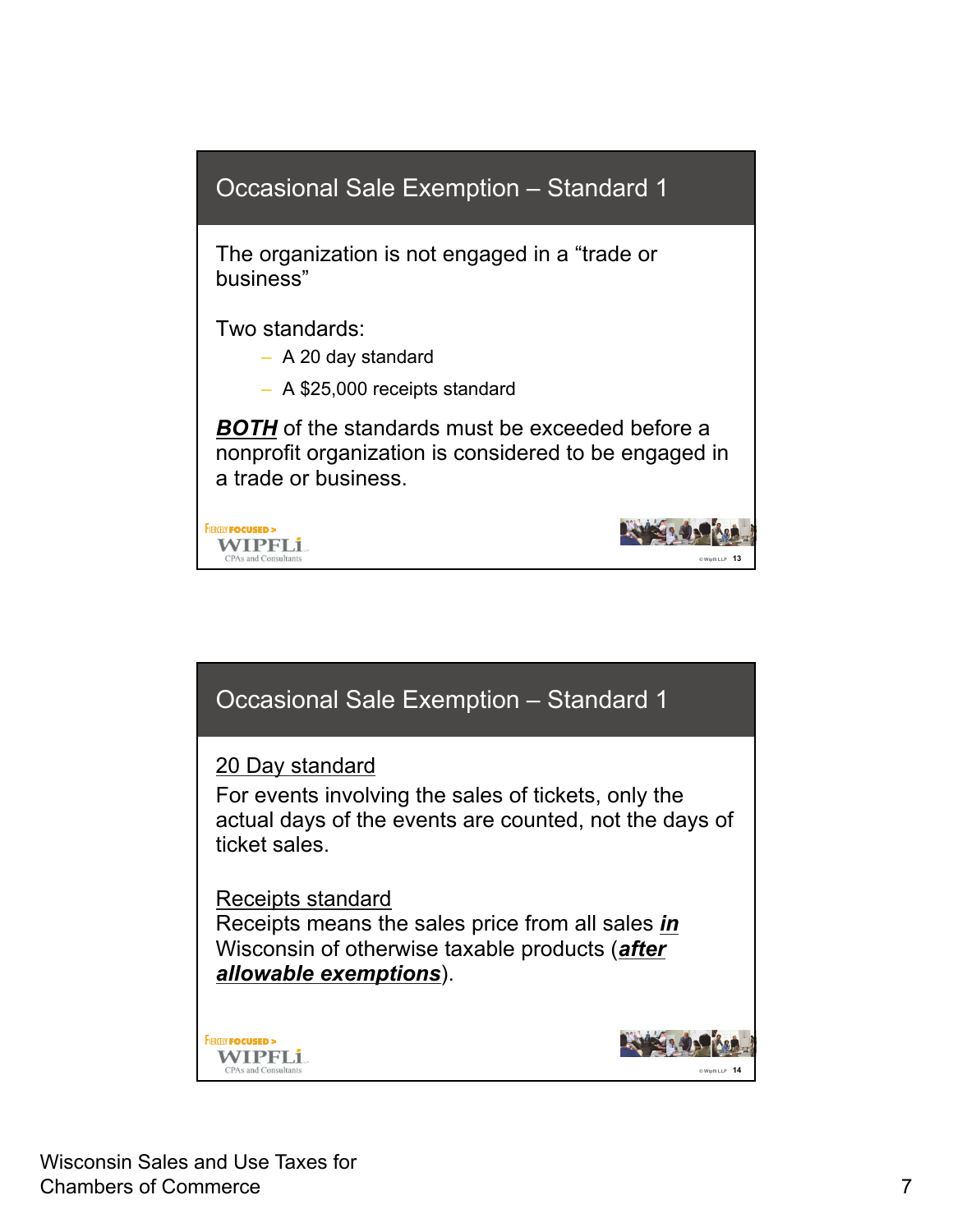# Occasional Sale Exemption – Standard 1

### 20 Day standard

#### Examples:

- Chamber takes orders for Christmas wreaths from October 1 through November 1. The wreaths are delivered by the Chamber on December 15 and 16. For purposes of determining whether its events meet the 20-day test, Chamber should use the days of delivery, rather than days orders are taken.
- Chamber holds concert on July 3. Tickets are sold from May 3rd to July 3rd. Only the actual day of the concert is counted not the days of ticket sales

**© Wipfli LLP**

**15**

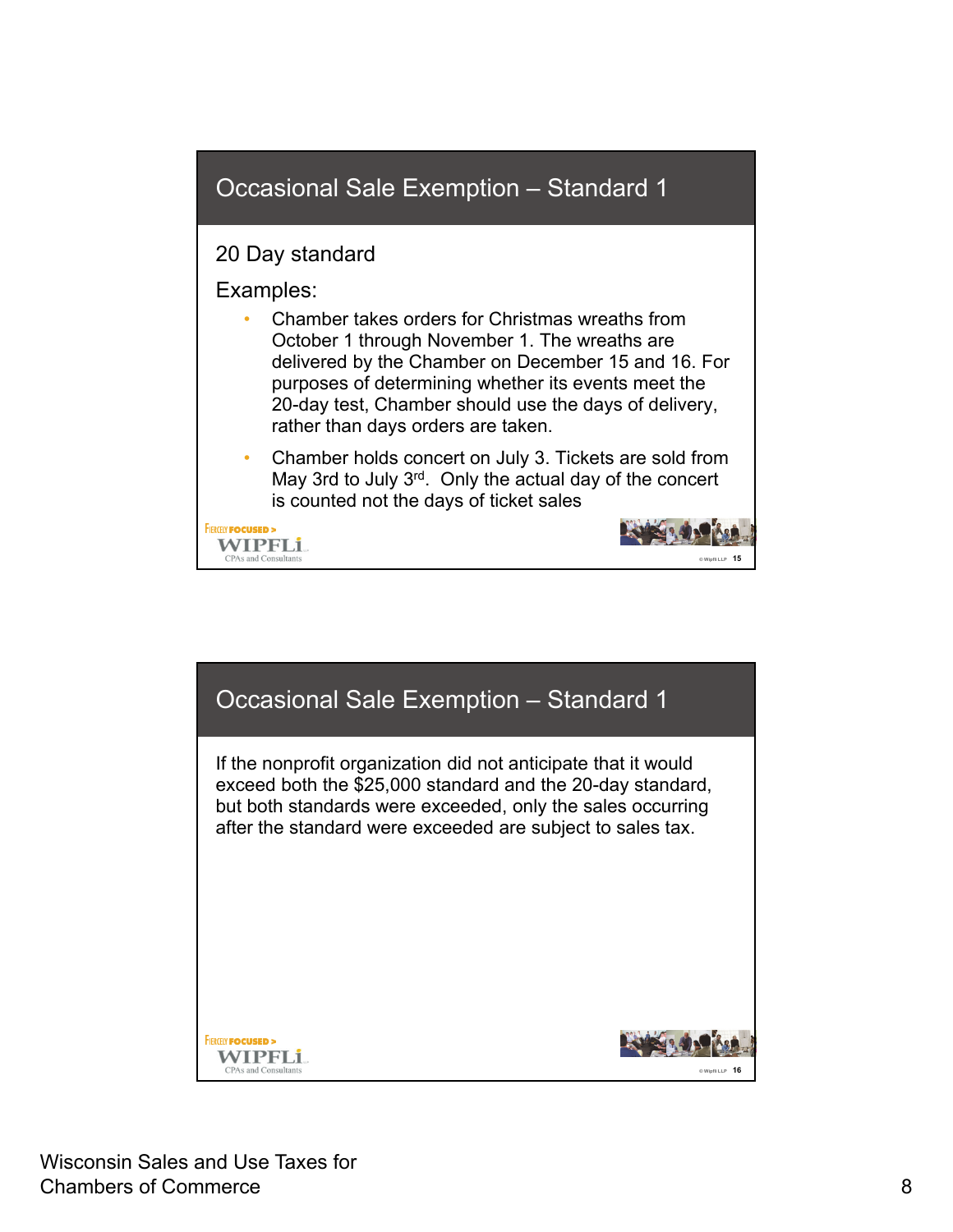

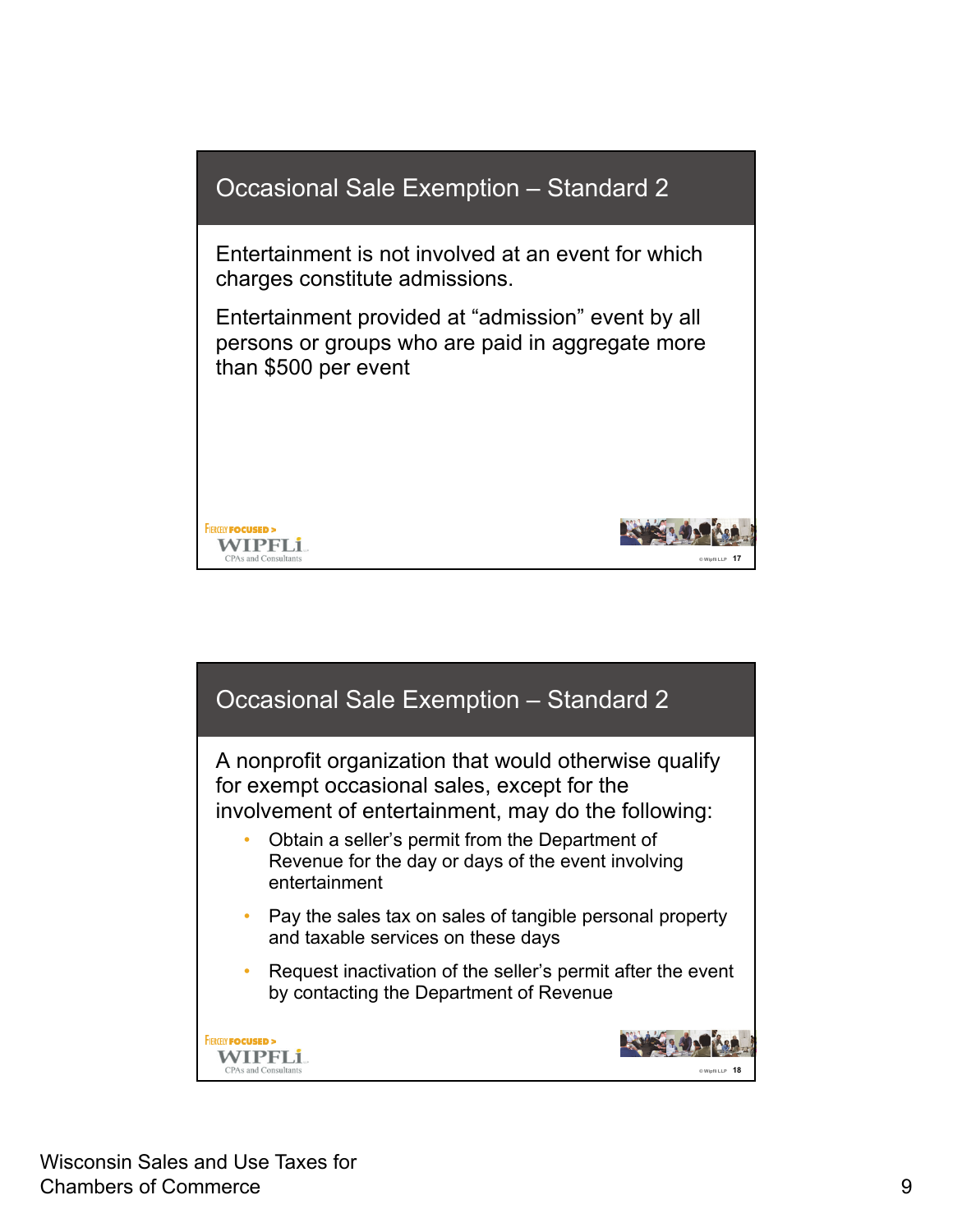# Occasional Sale Exemption – Standard 2

#### Examples:

- An admission event is held where a Chamber pays three different bands \$200 each to perform. Since the aggregate amount paid exceeds \$500, the event is considered an entertainment event.
- An annual awards banquet is held for which an admission is charged. A Chamber member sponsors a group to entertain before and between the various activities. If the amount paid by the sponsor exceeds \$500, the event is considered an entertainment event.



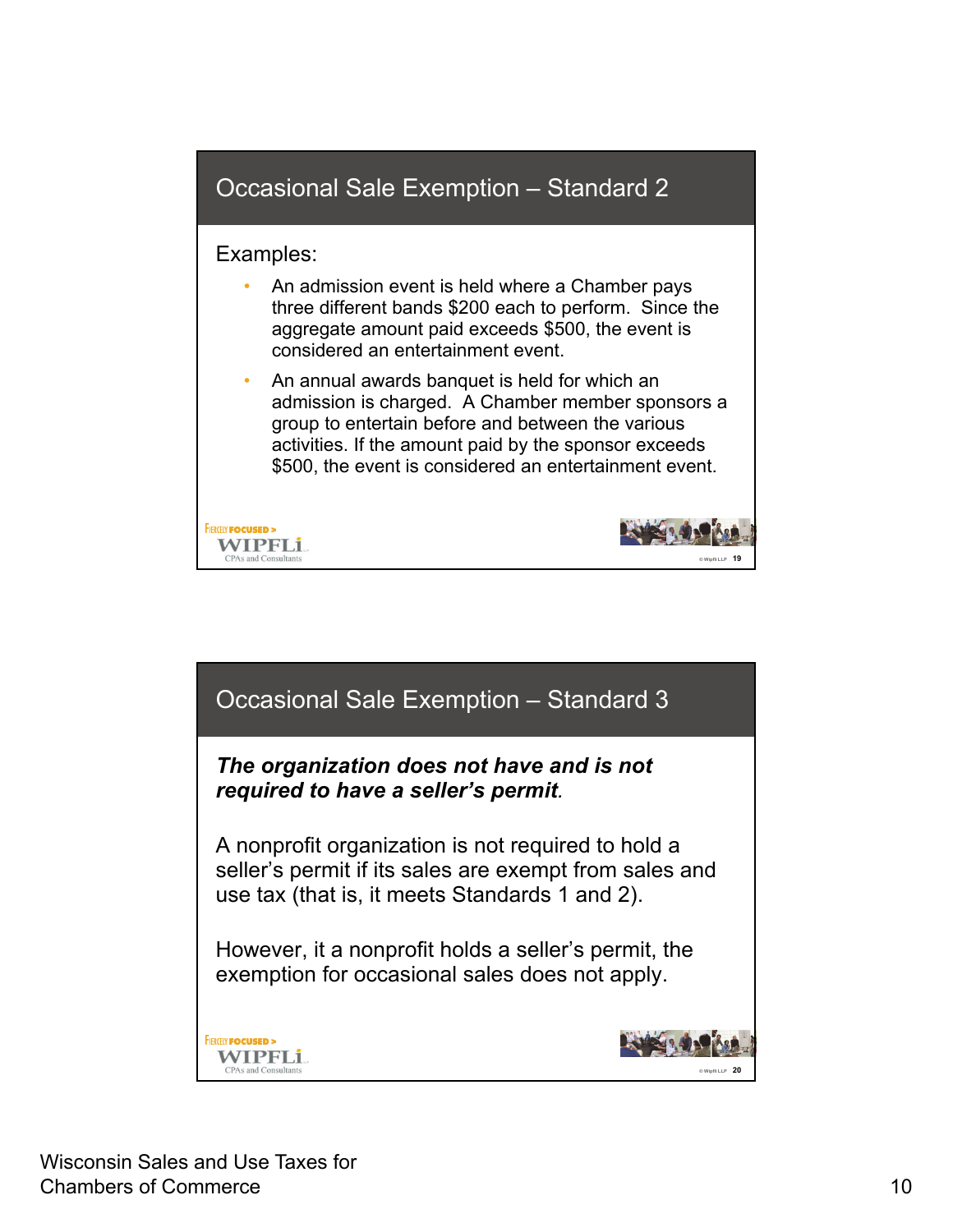

|                                                                                                                                               |            | Alternative Approaches - Background                      |                                                                                                                             |
|-----------------------------------------------------------------------------------------------------------------------------------------------|------------|----------------------------------------------------------|-----------------------------------------------------------------------------------------------------------------------------|
| limitations.                                                                                                                                  |            | will not pursue sales and use tax from Chambers of       | The Wisconsin Department of Revenue has indicated that they<br>Commerce for periods beyond the standard four year statue of |
| penalties.                                                                                                                                    |            | Generally the Department will also not impose negligence |                                                                                                                             |
| The statute of limitations for sales and use tax is the $15th$ day<br>of the fourth month after the end of the fiscal / calendar year<br>end. |            |                                                          |                                                                                                                             |
| Examples:<br>Year End                                                                                                                         | 12/31/2009 |                                                          | 4/15/2014                                                                                                                   |
|                                                                                                                                               | 6/30/2010  | Statute expires                                          | 10/15/2014                                                                                                                  |
| <b>HERCELY FOCUSED</b>                                                                                                                        |            |                                                          |                                                                                                                             |
| and Consultants                                                                                                                               |            |                                                          | © Wipfli LLP 22                                                                                                             |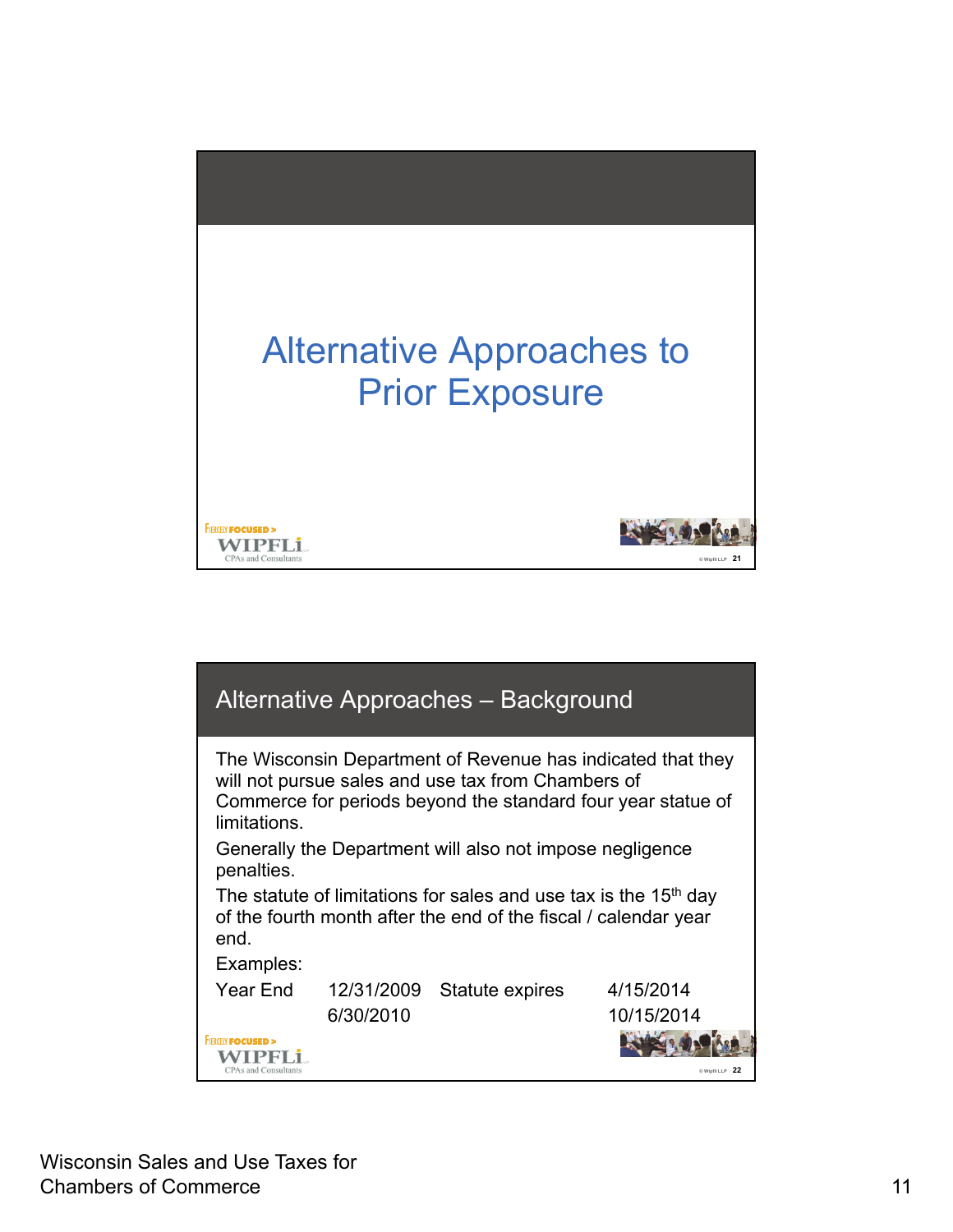

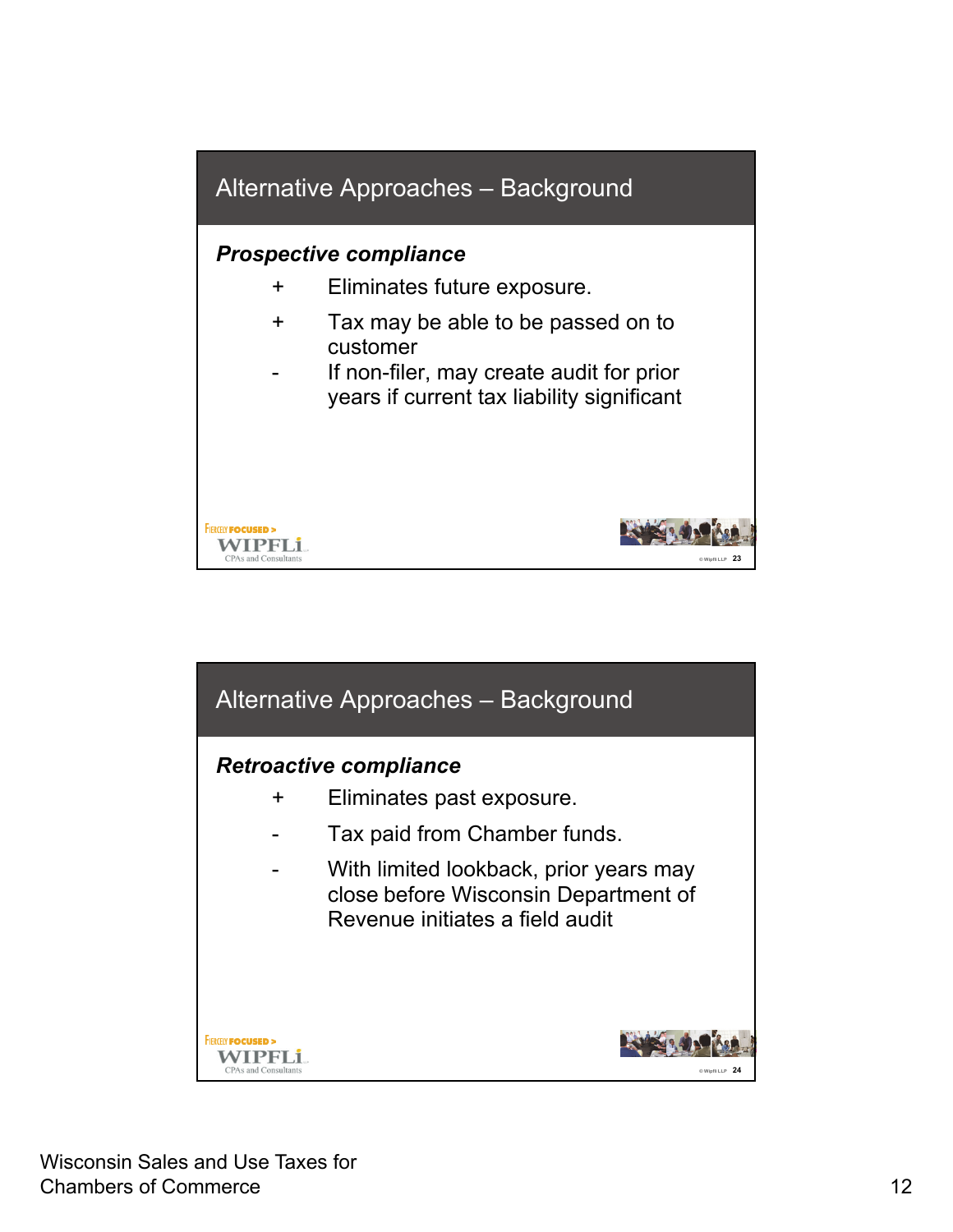

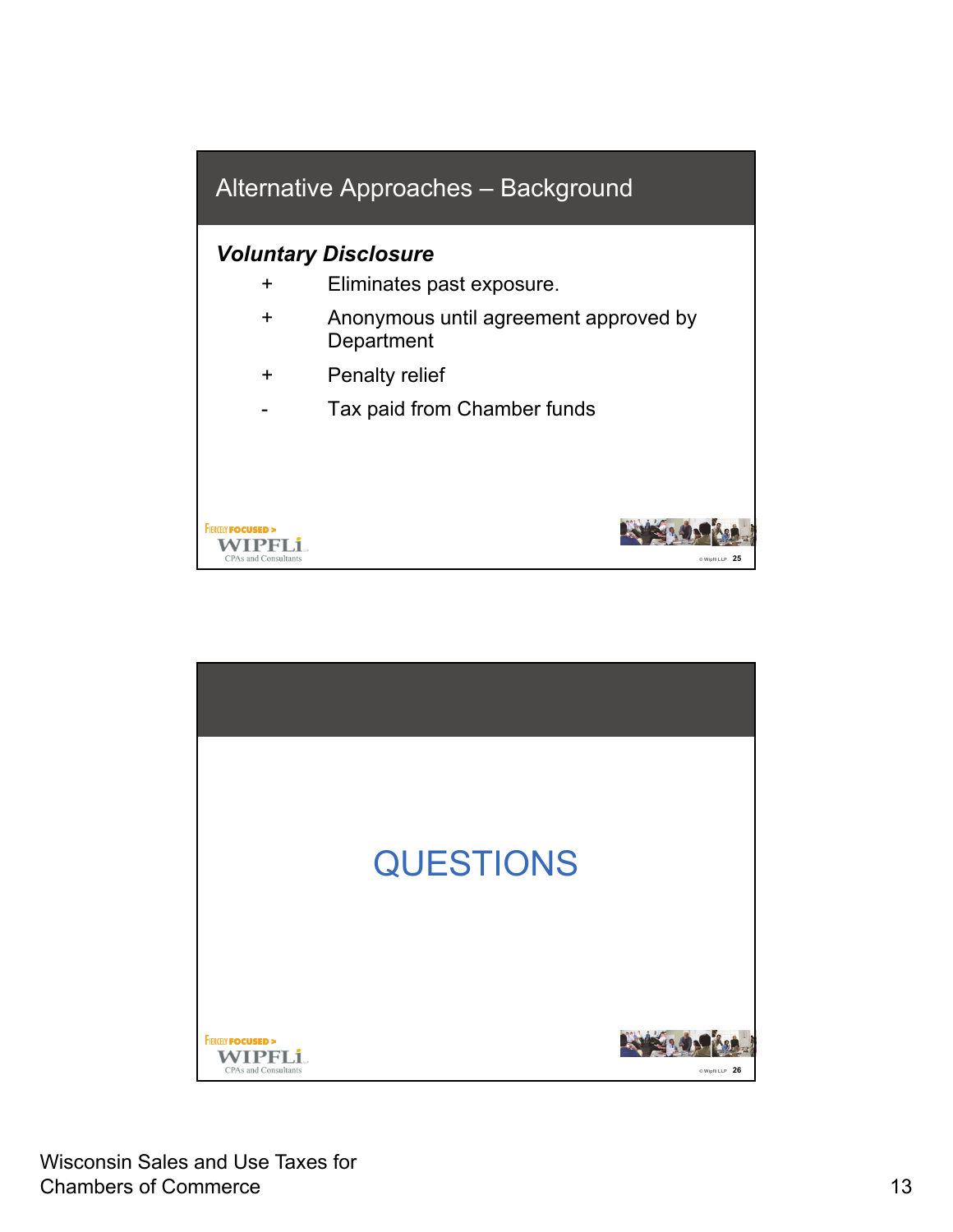

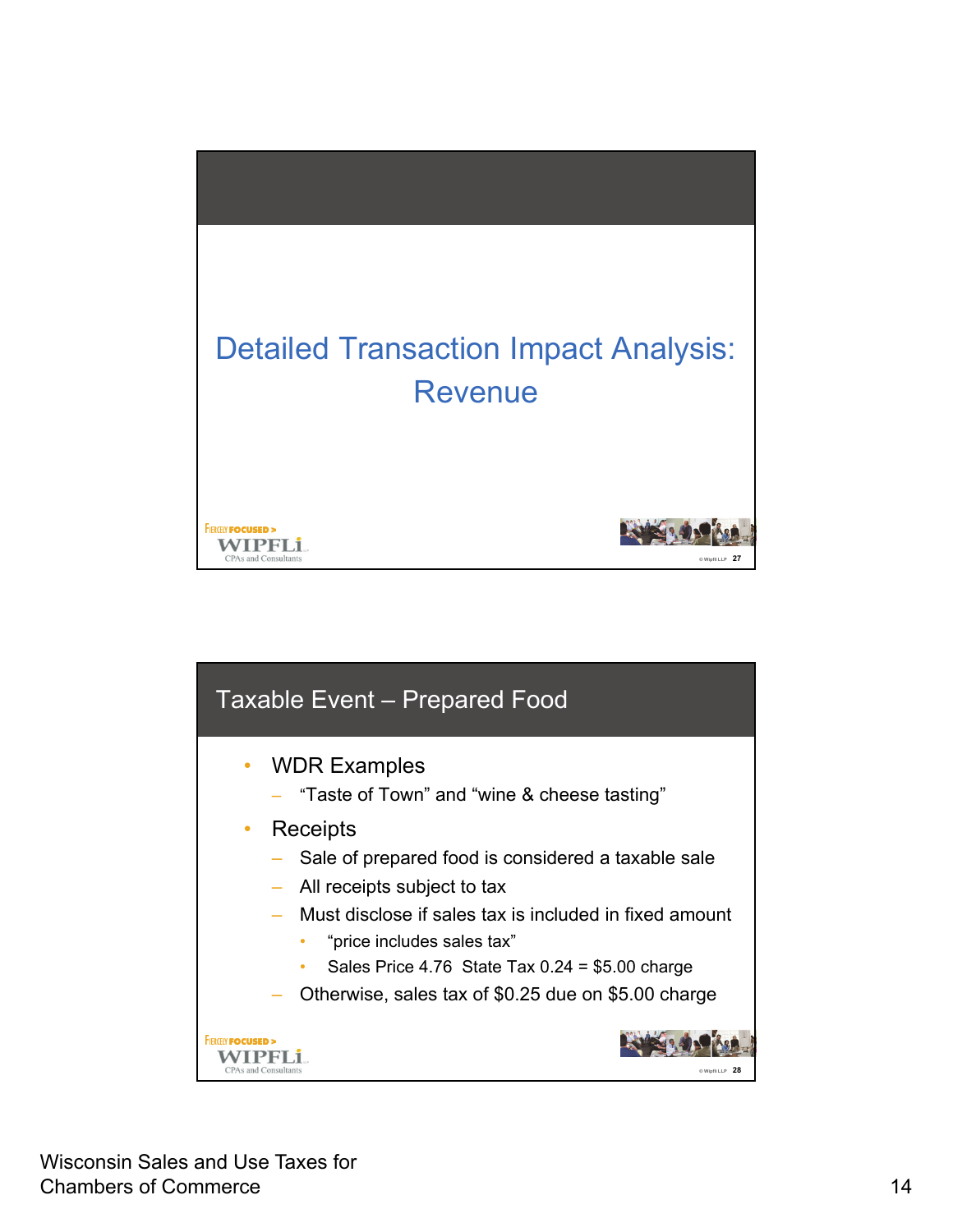### Taxable Event – Prepared Food

#### Purchases

- Purchase of food is exempt so provide an exemption certificate to vendor for taxable food items
- If no certificate is given, then "other deduction" can be taken as an offset for the purchase price on which sales tax was paid. Example:
	- \$2,000 sales of food.
	- Sales tax included disclosure provided
	- Purchased food for \$1,000 plus \$50 in state tax
	- Report gross receipts of \$1,904.76
	- Claim other deduction of \$1,000
	- Net Taxable sales of \$904.76



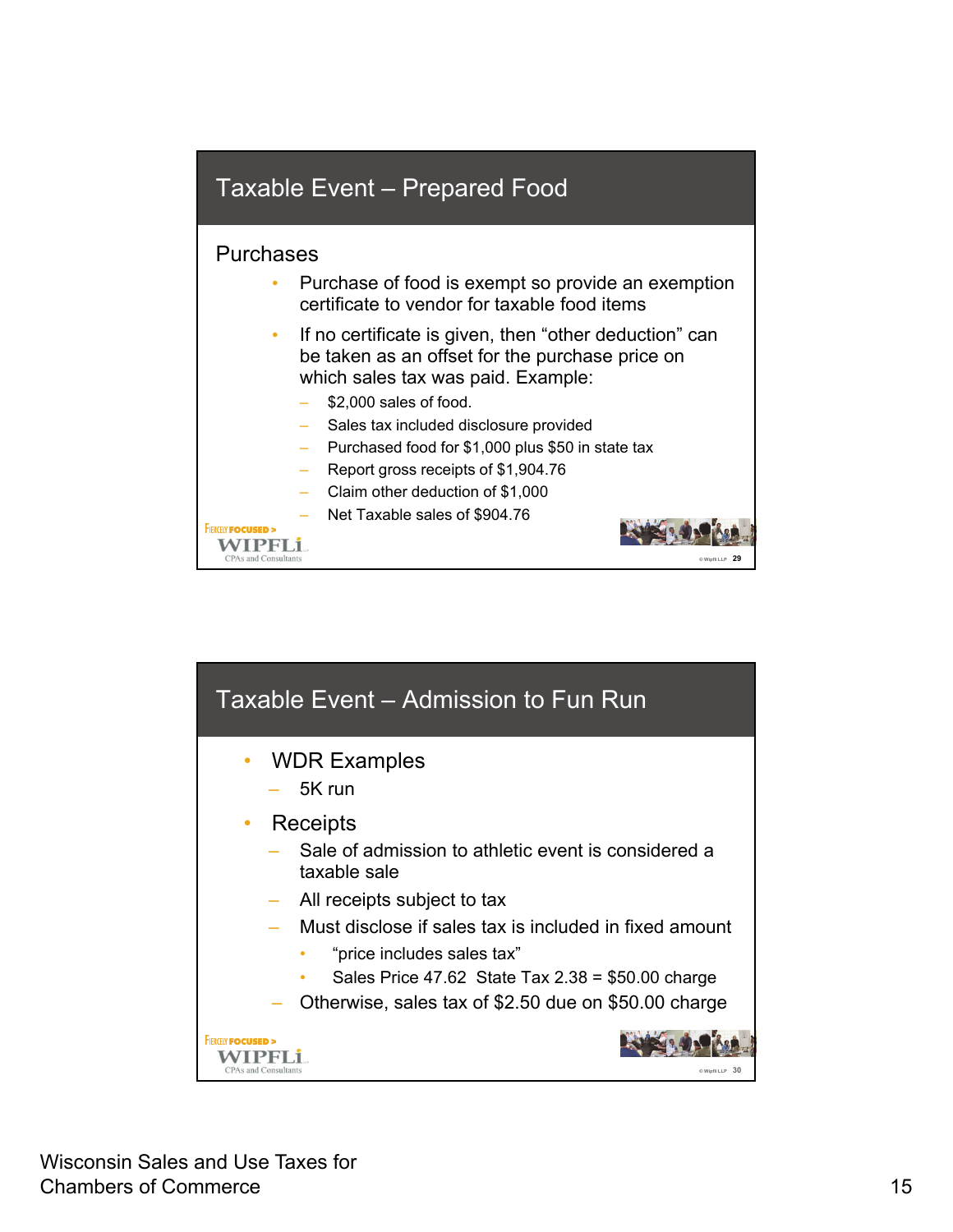

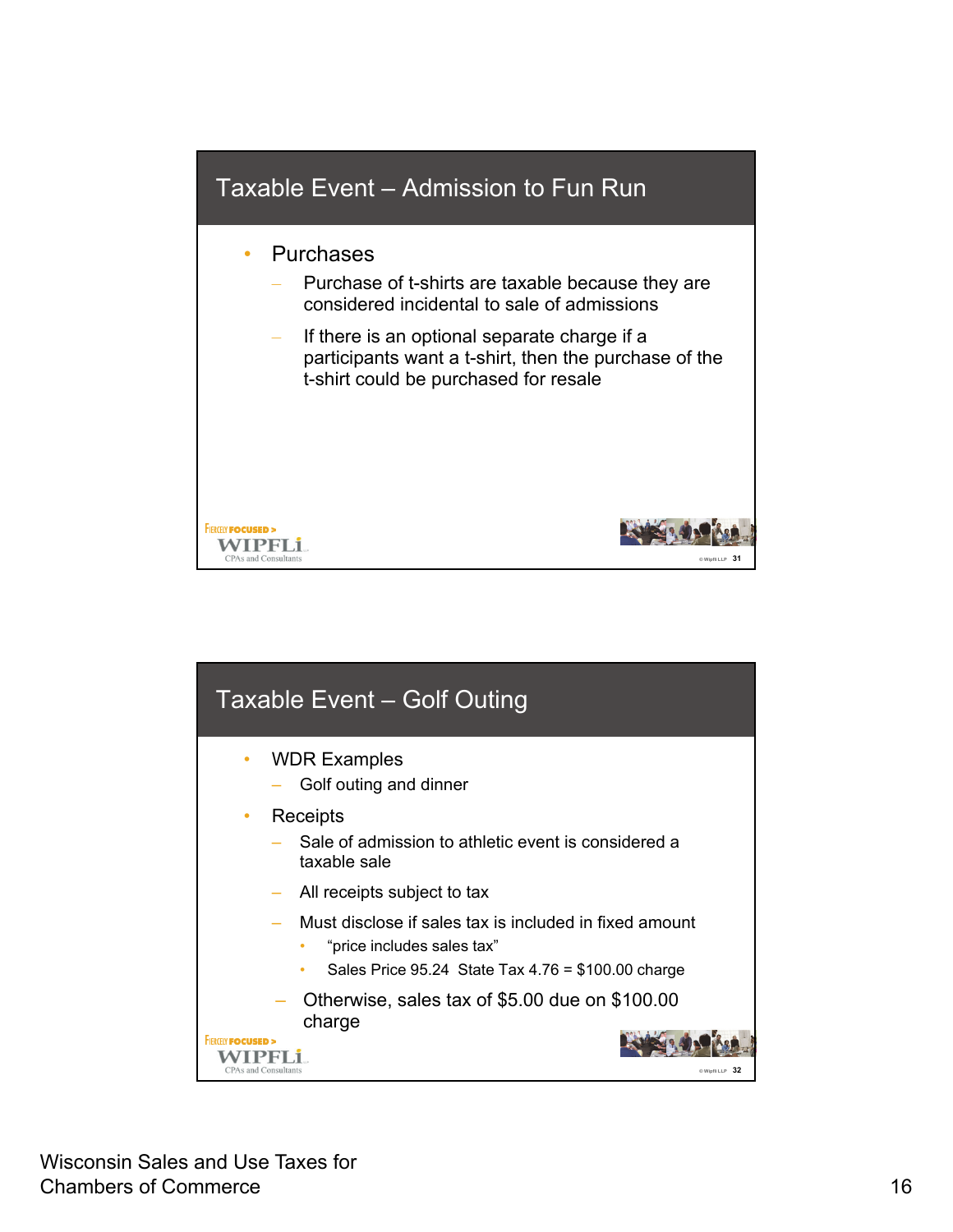## Taxable Event – Golf Outing

• Purchases

**FIERCELY FOCUSED > WIPFLi** 

- Purchase of green fees from golf course are exempt as purchase for resale.
- Purchase of meals exempt as purchase for resale
- Purchase of giveaway items like golf balls, tees and towels would remain taxable.
	- If these items are donated by a sponsor, then there is no tax effect to the Chamber.
	- If the donation of the golf balls is traded for a sponsorship valued at \$750, then the transaction is deemed a barter transaction and tax is due on the \$750.

**© Wipfli LLP 33**

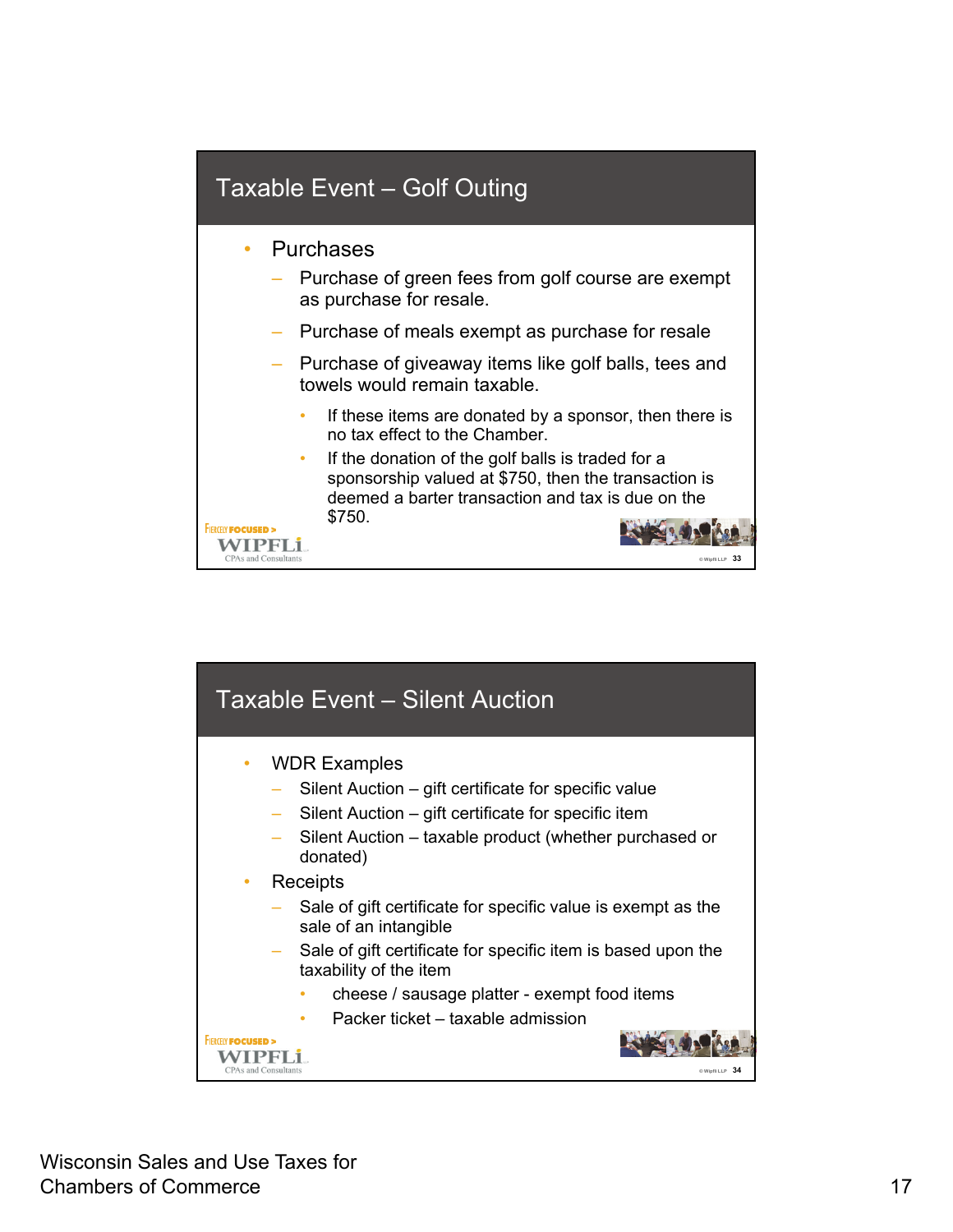

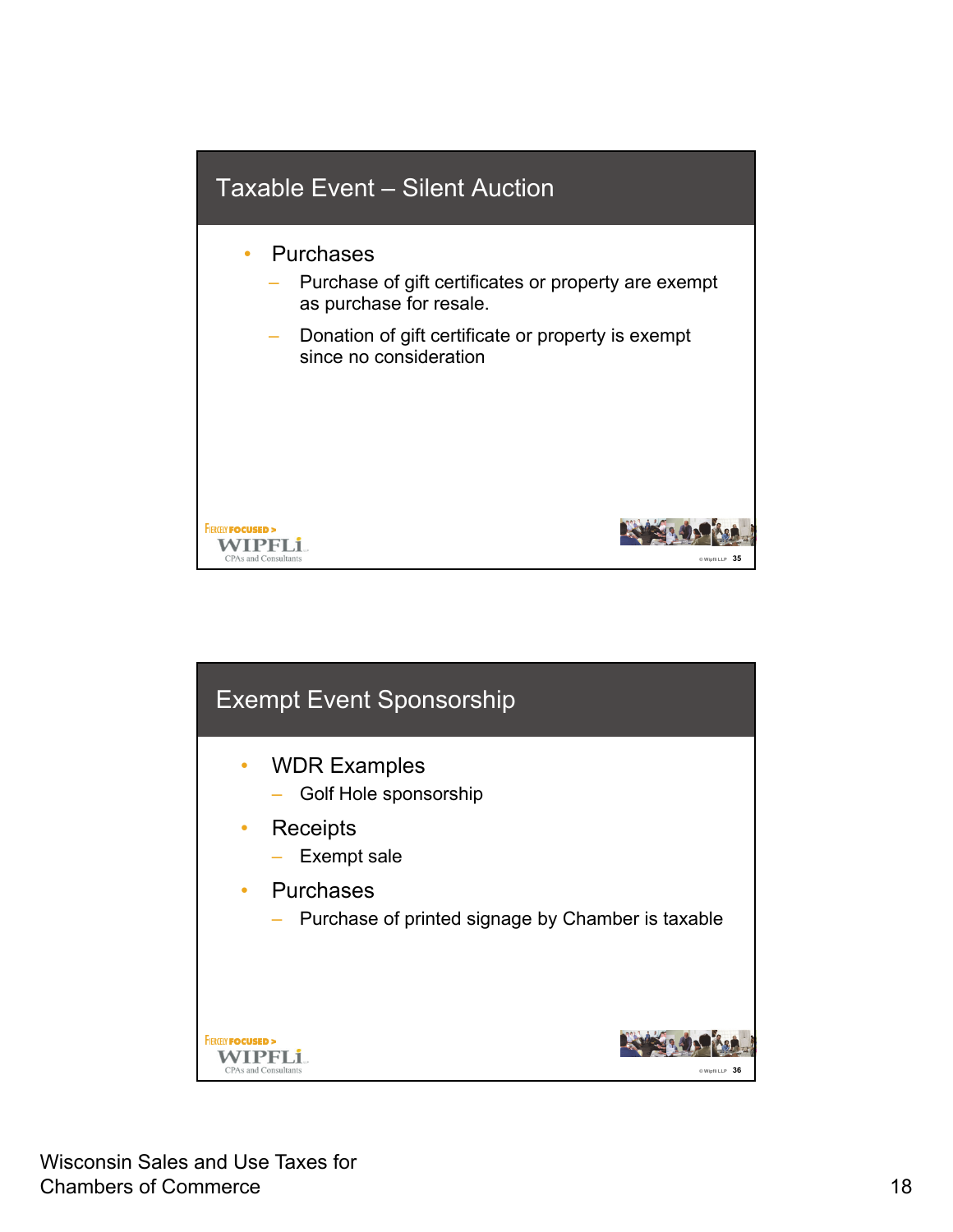

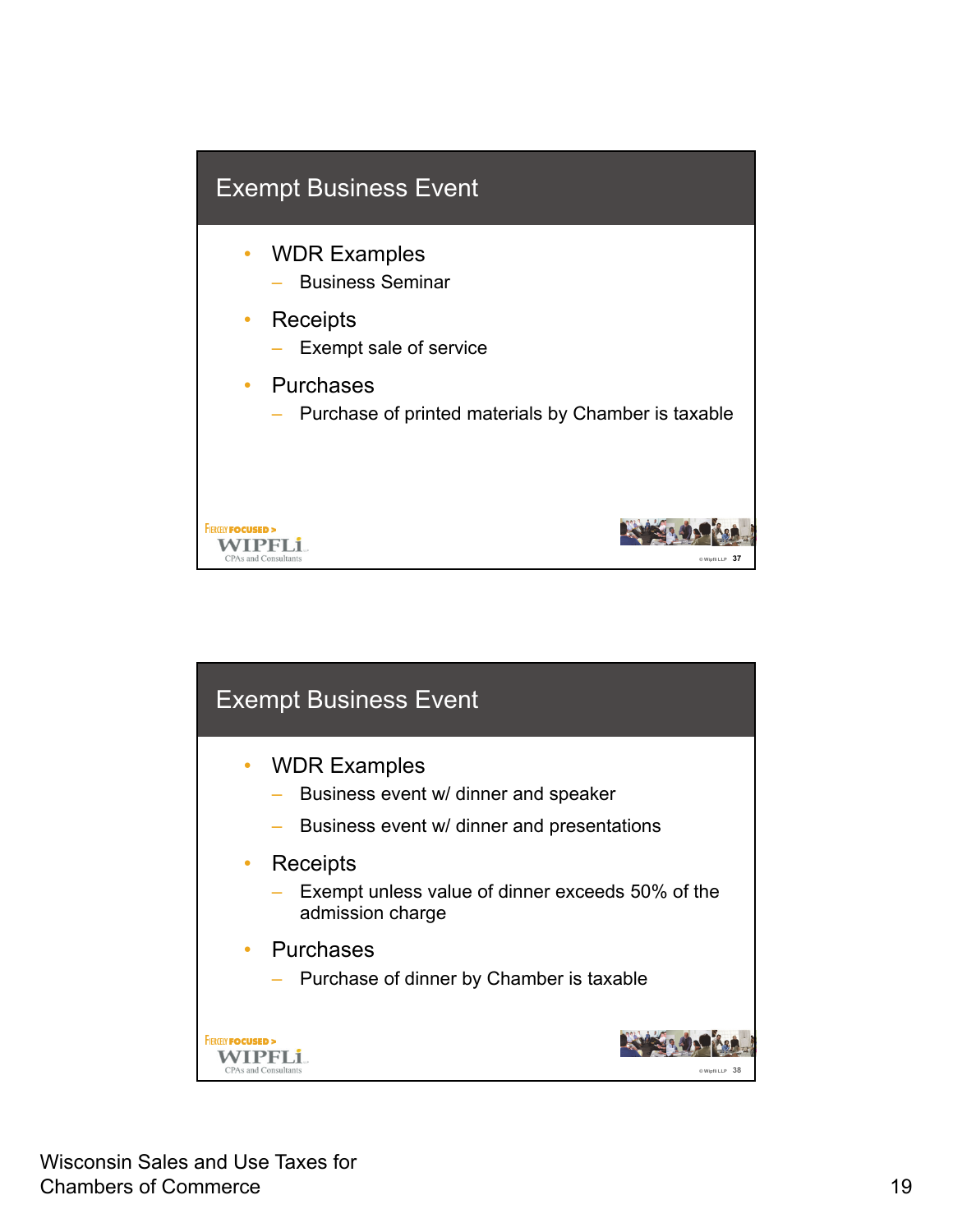

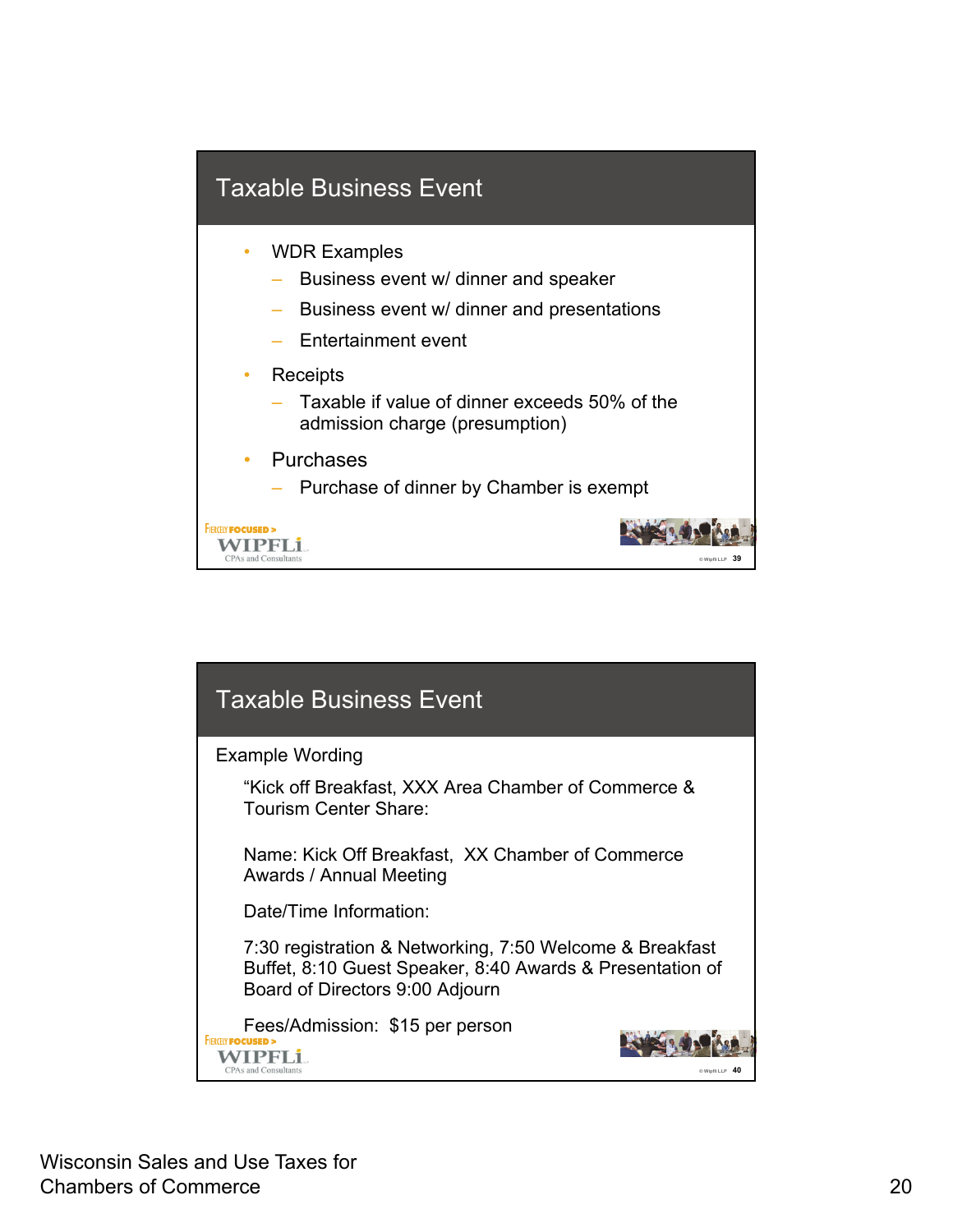

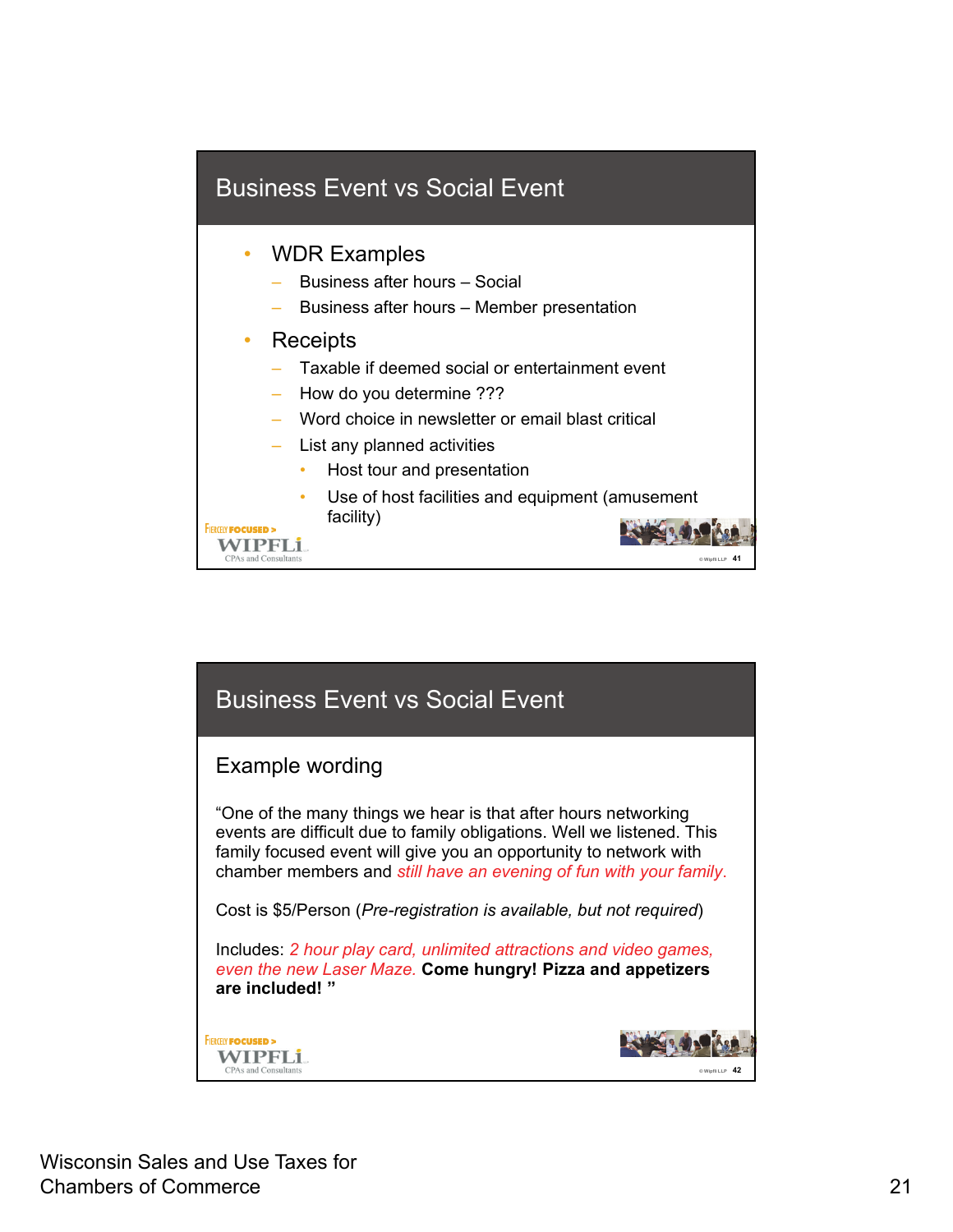

| <b>Trade Show</b>                                                                   |  |  |
|-------------------------------------------------------------------------------------|--|--|
| <b>WDR Examples</b>                                                                 |  |  |
| Booth rental                                                                        |  |  |
| Booth rental with electricity                                                       |  |  |
| Booth rental – separately stated charges                                            |  |  |
| Receipts<br>۰                                                                       |  |  |
| Generally exempt                                                                    |  |  |
| Taxable for charges for personal property rentals or electrical<br>hookup           |  |  |
| Purchases<br>٠                                                                      |  |  |
| If property rented by Chamber and provided at no cost, then<br>Chamber owes use tax |  |  |
| If property rented and Chamber separately charges, the                              |  |  |
| Chamber purchases for resale<br><b>FIEDCEIV EMPILE</b>                              |  |  |
| PAs and Consultants<br>@ Winfli I I P                                               |  |  |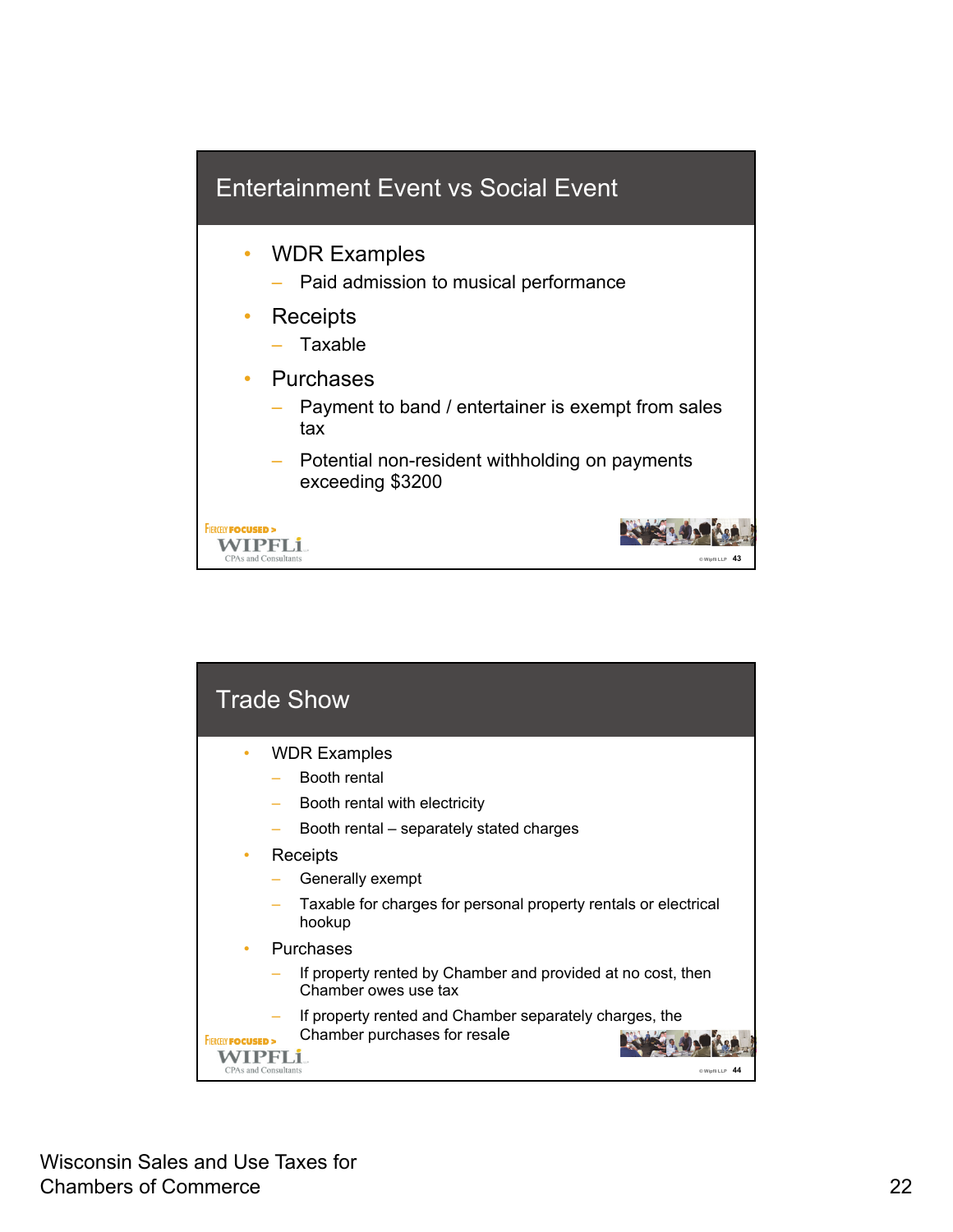

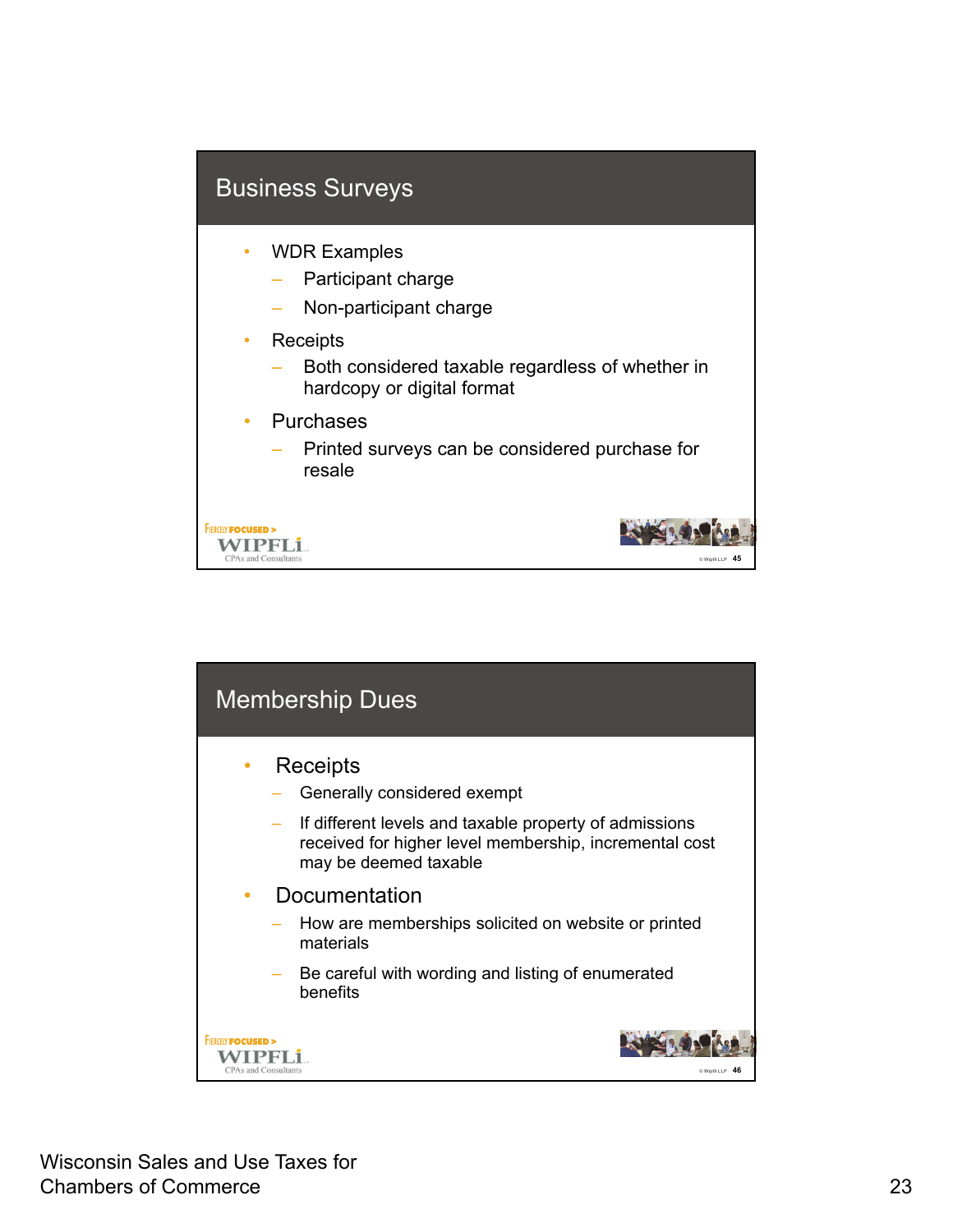

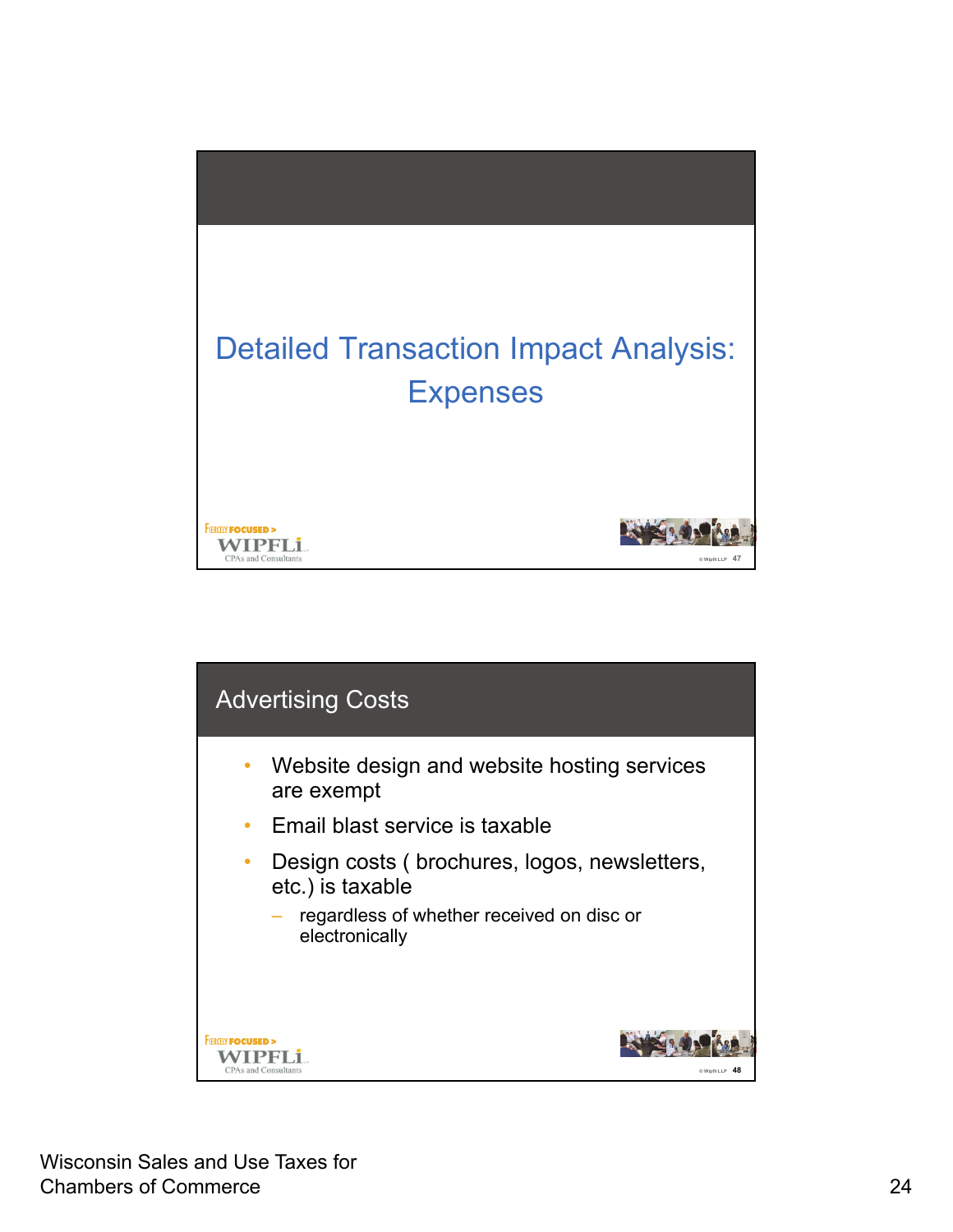# Advertising Costs

- Printed materials
	- Distributed to a Wisconsin location are taxable
	- Distributed to a location outside are not taxable
		- May be taxable in other state
		- Likely no nexus (requirement for chamber to file returns) in other state
		- Vendor may be registered
- Advertising and Promotional Direct Mail
	- Exempt if qualified regardless of where sent
	- Charges for printing and distribution from same party

**© Wipfli LLP**

**49**



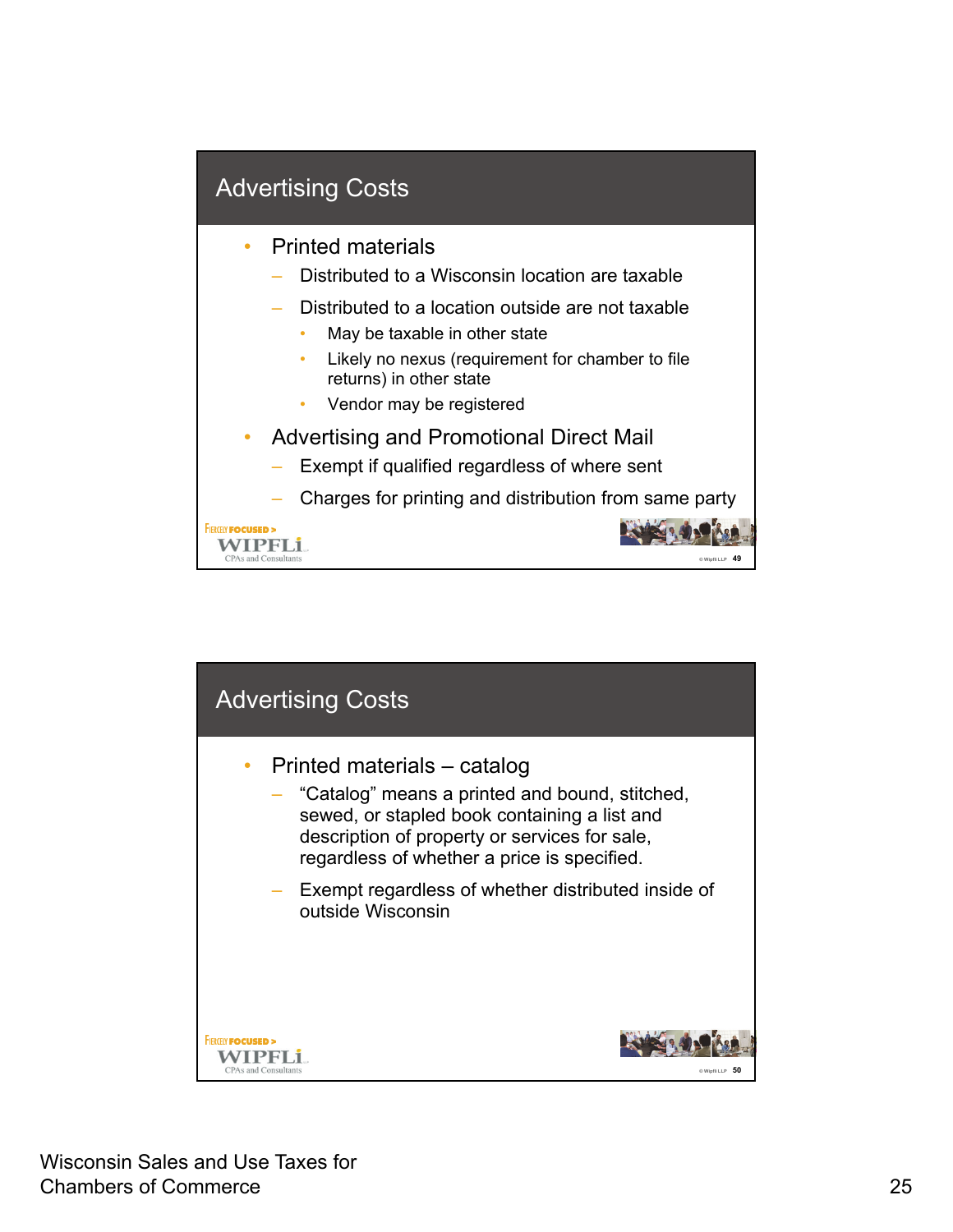

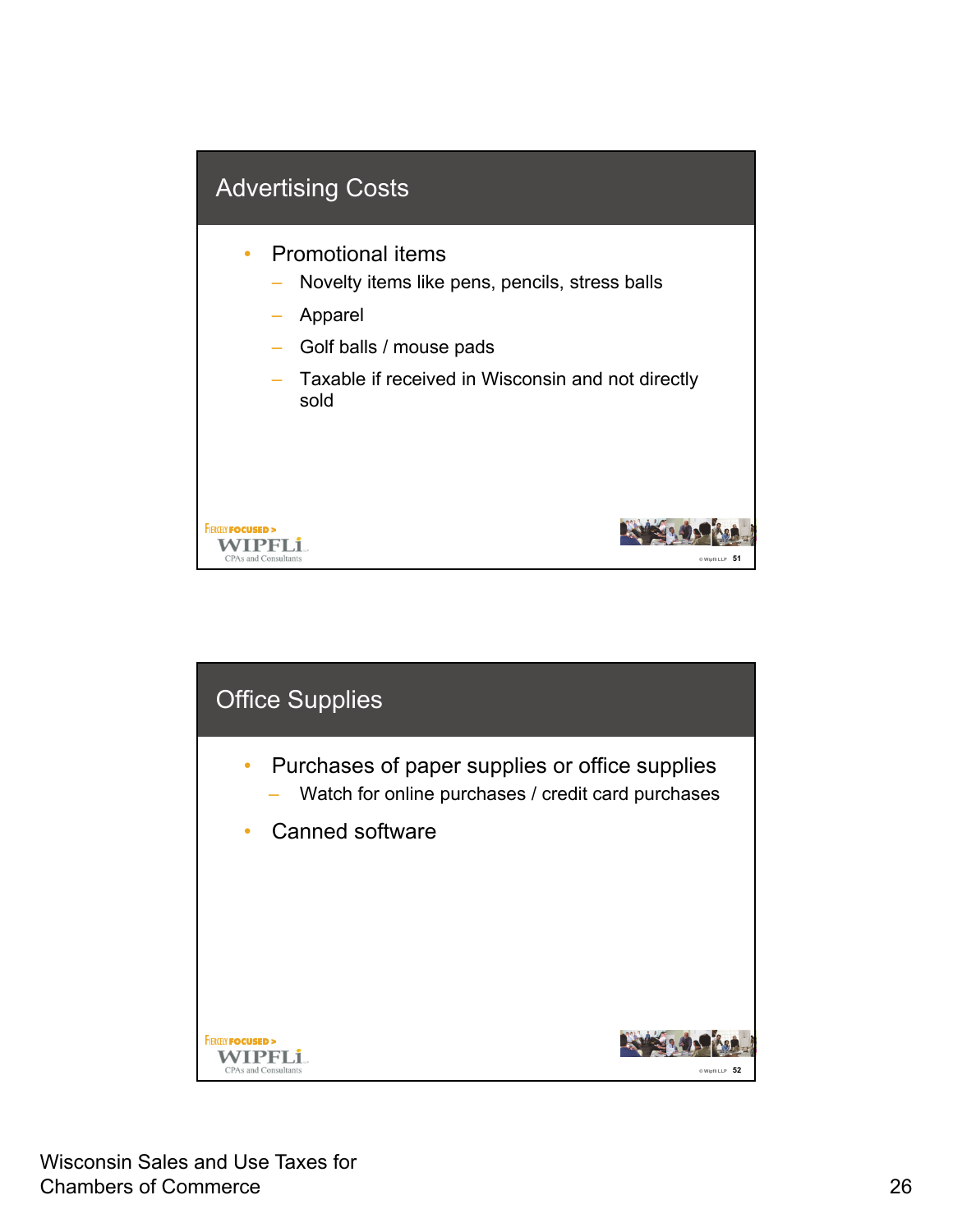

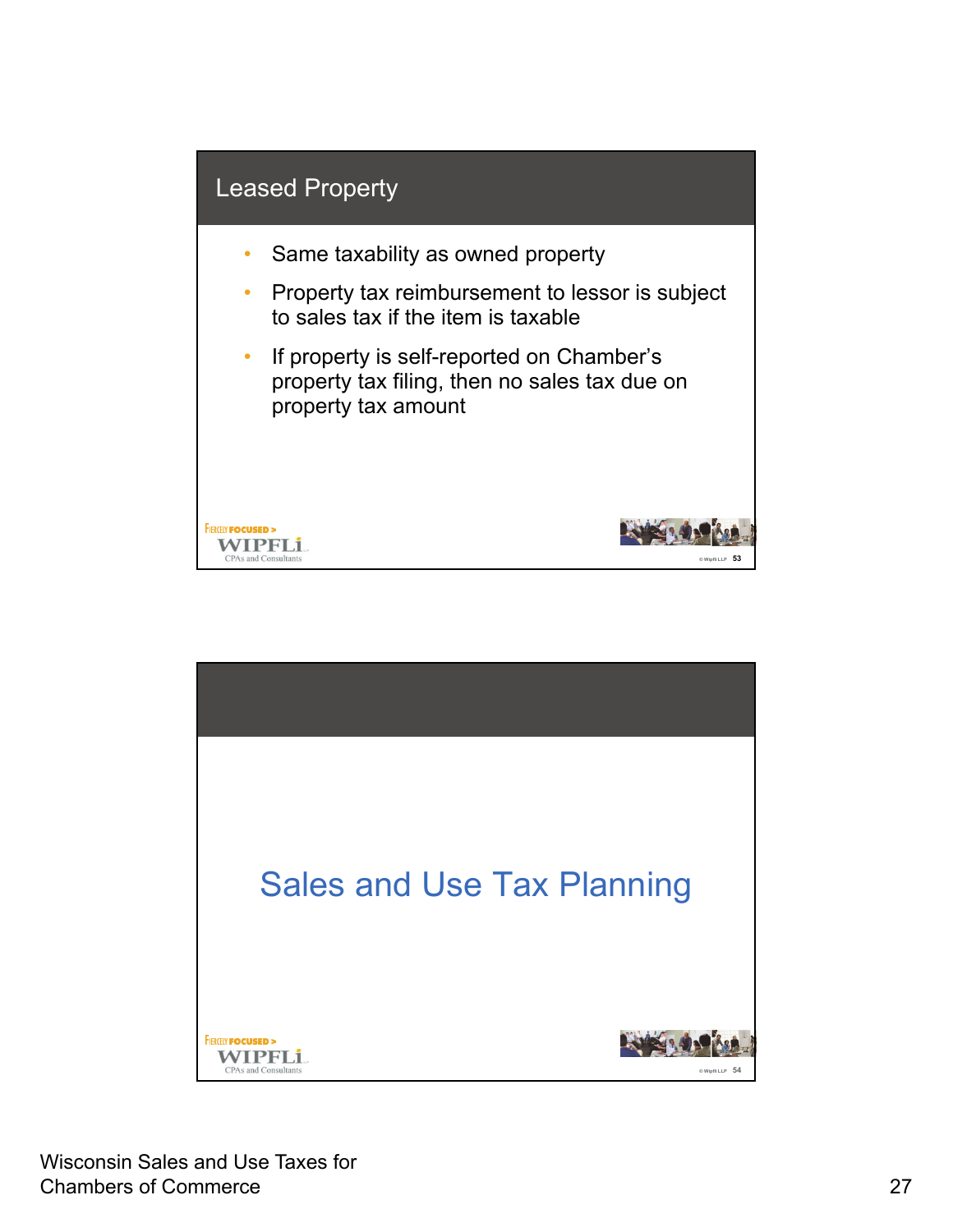

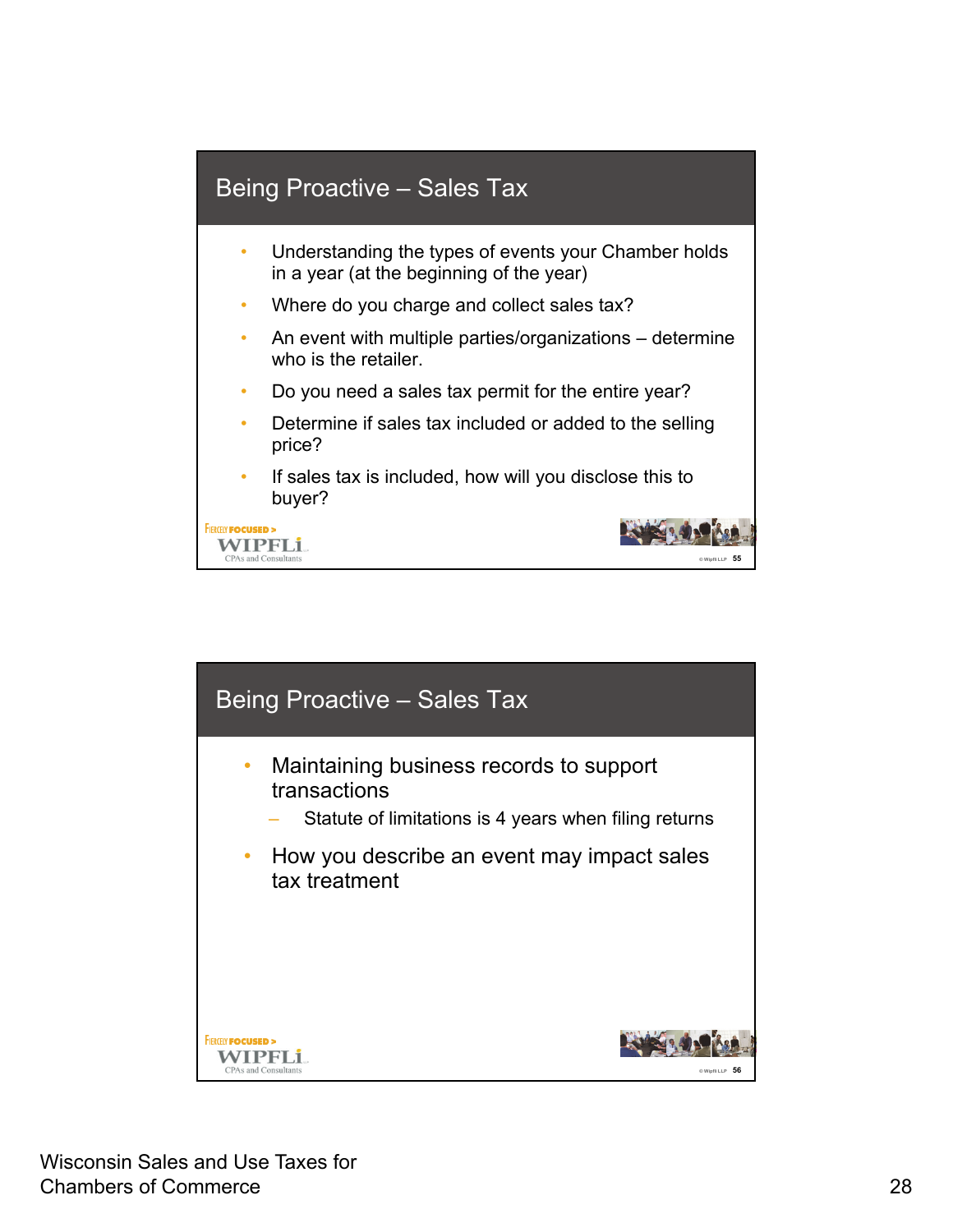

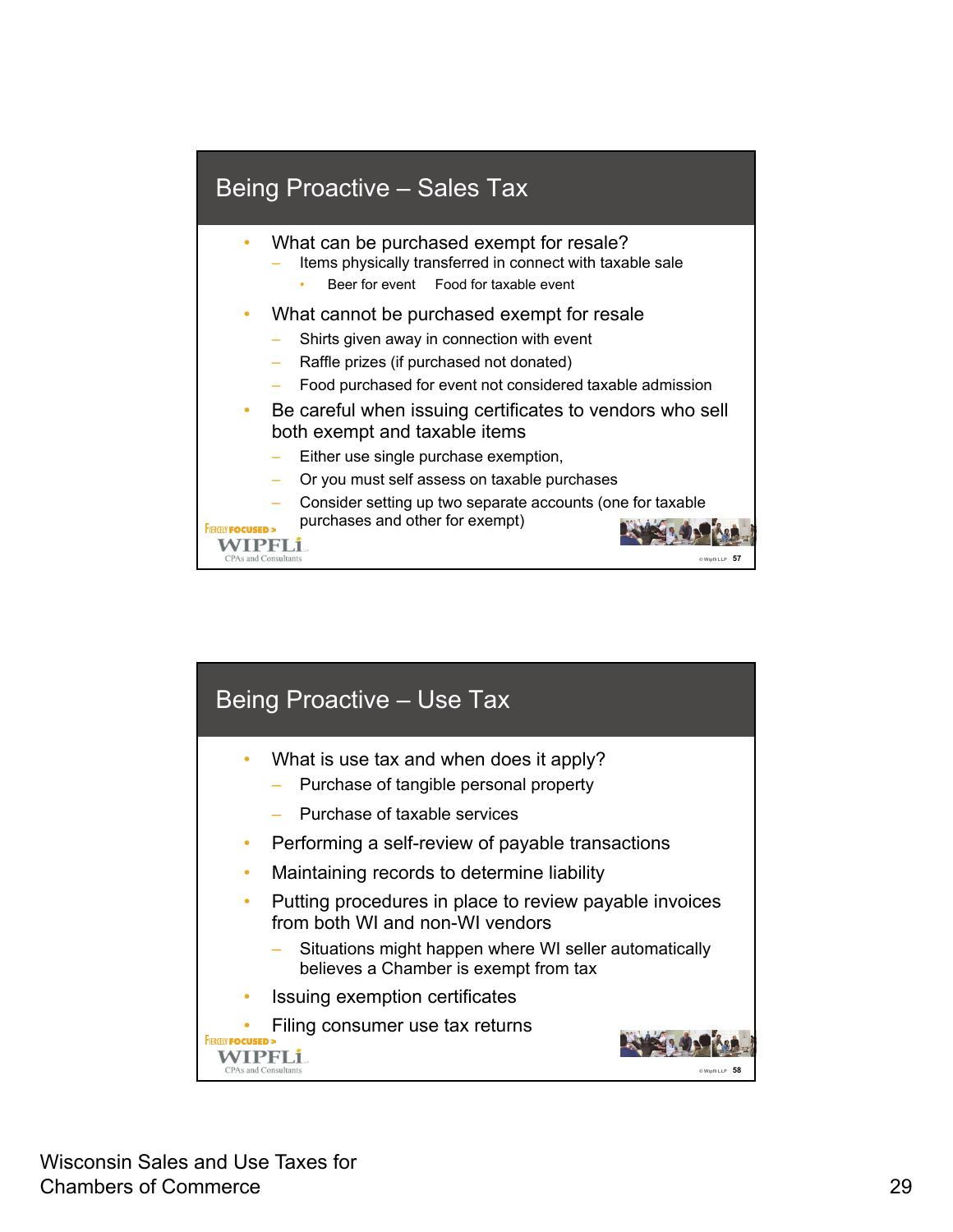

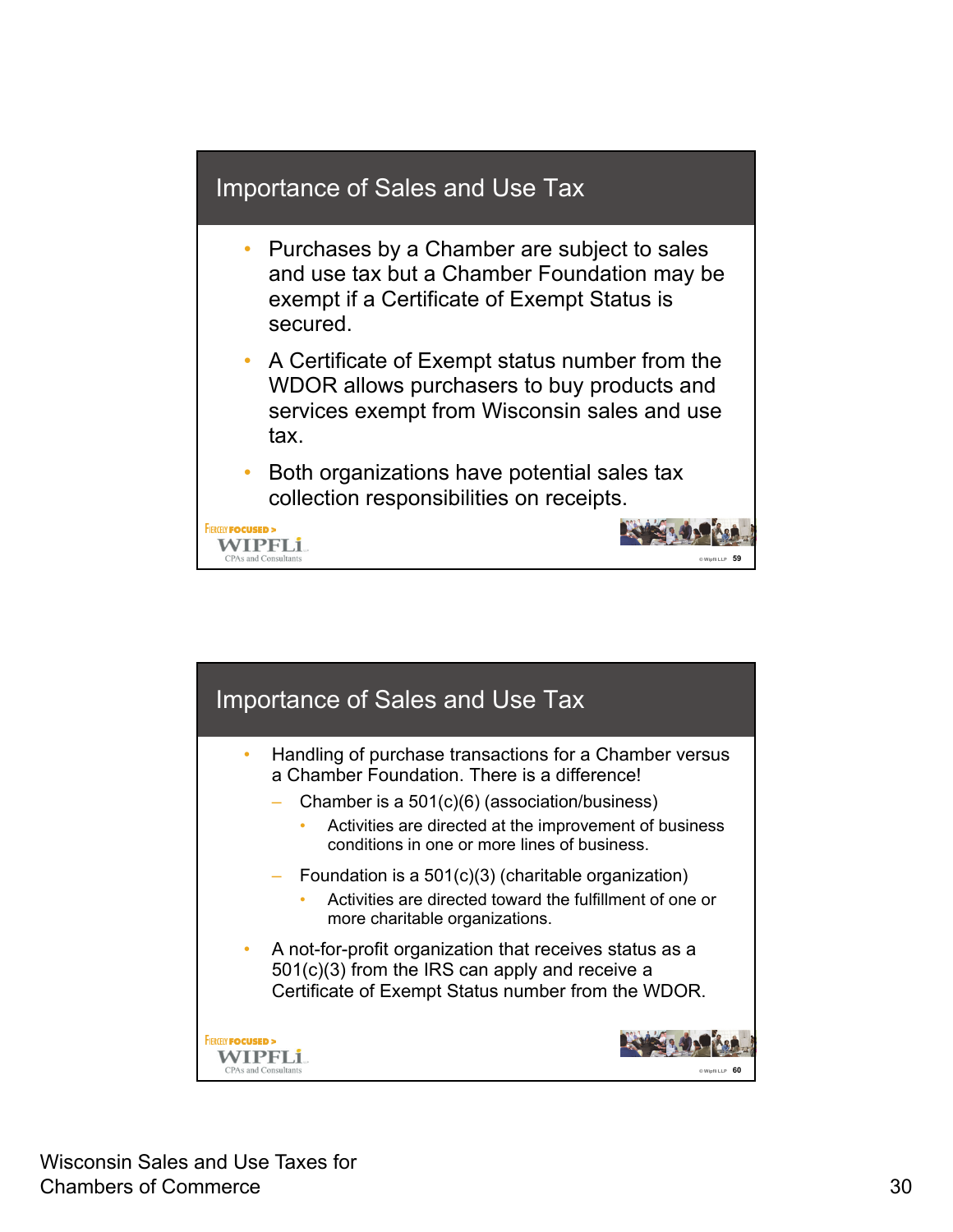

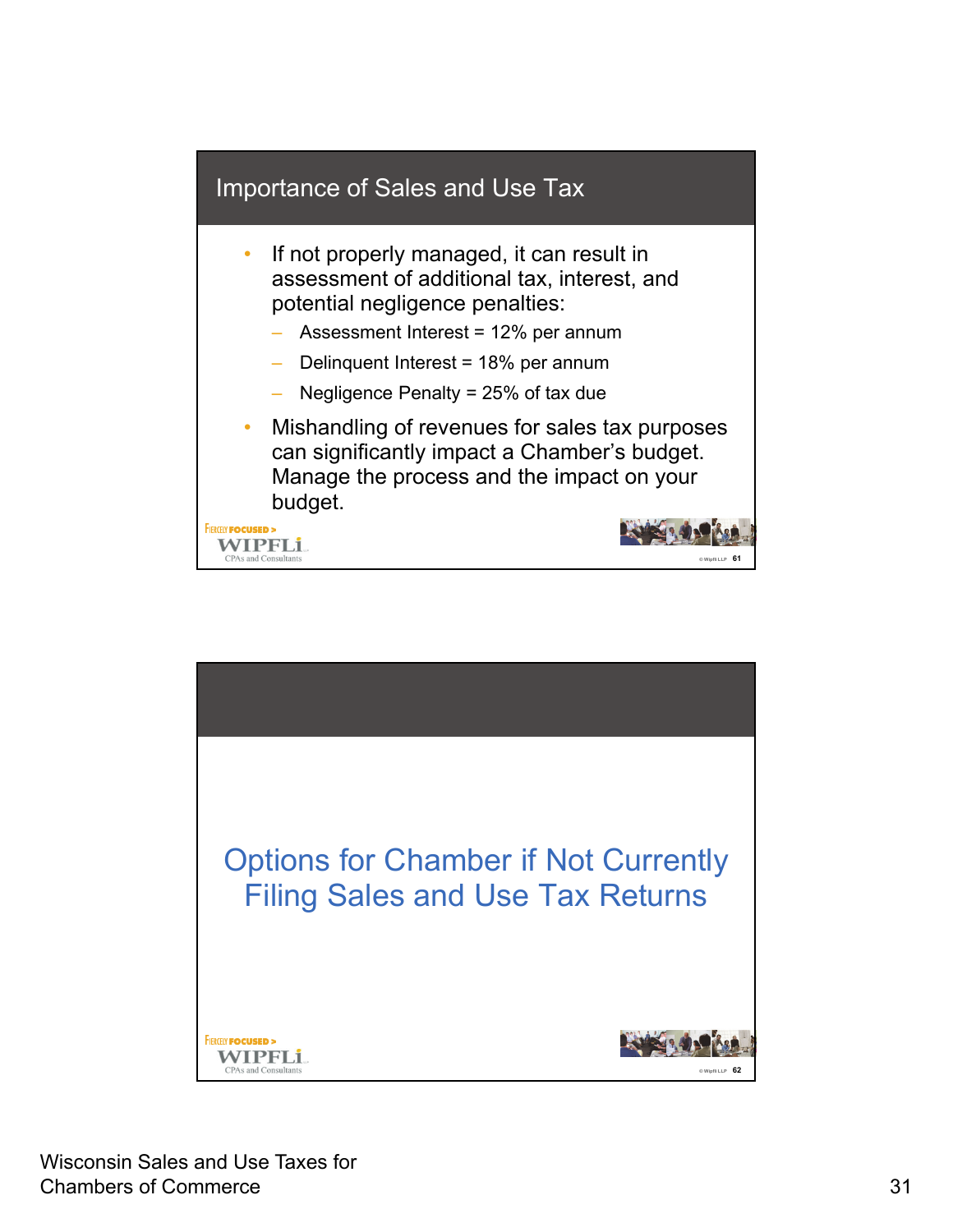

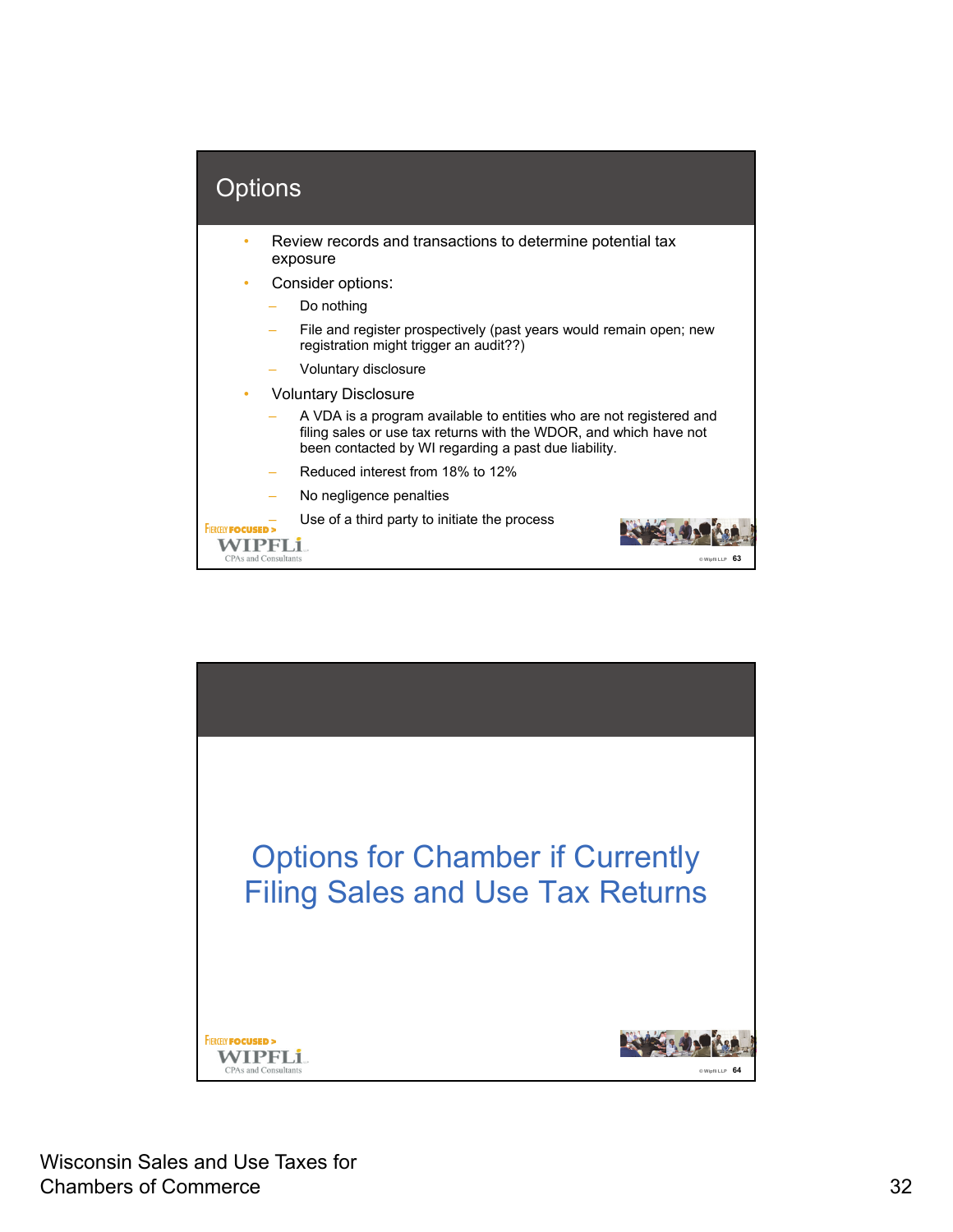

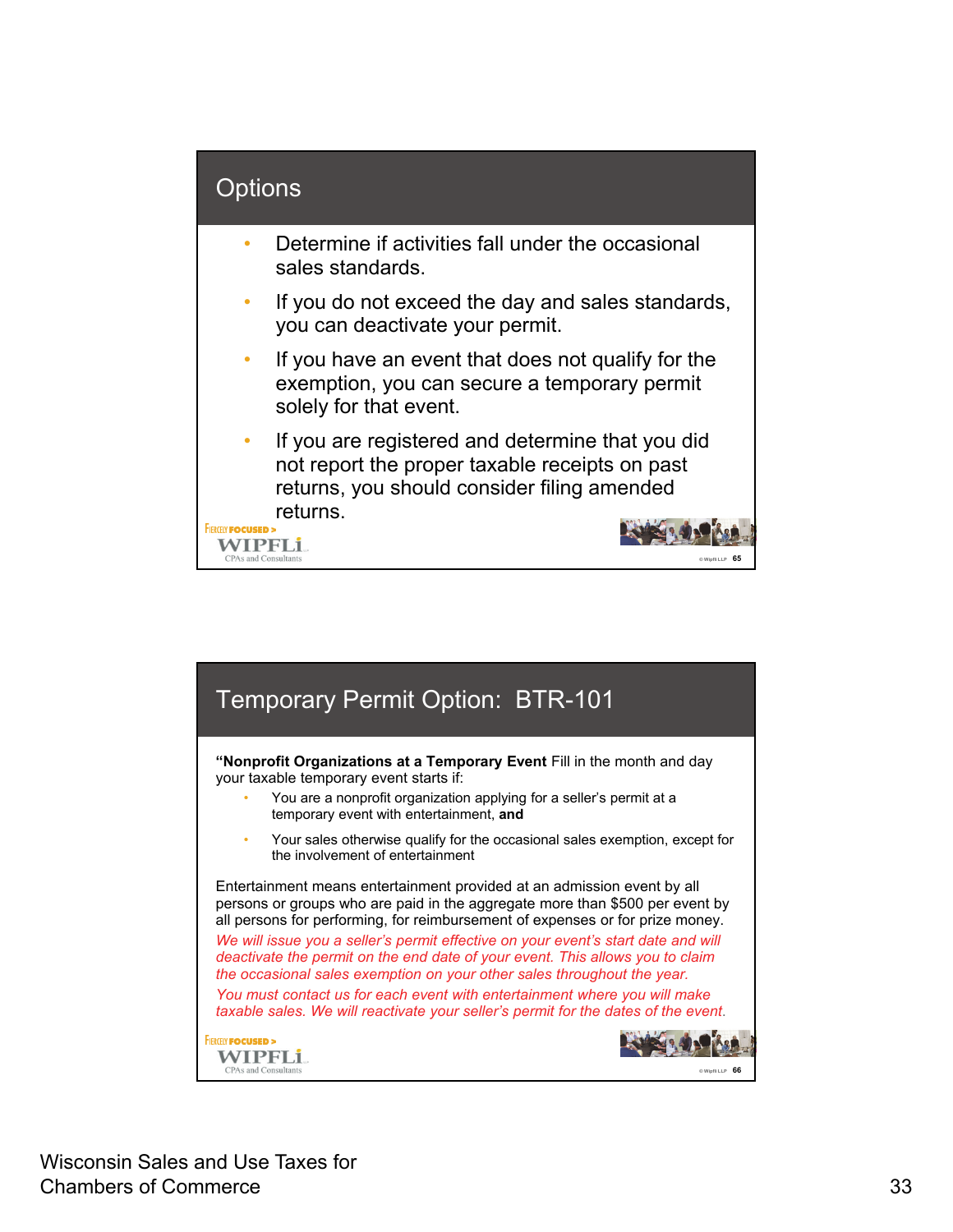

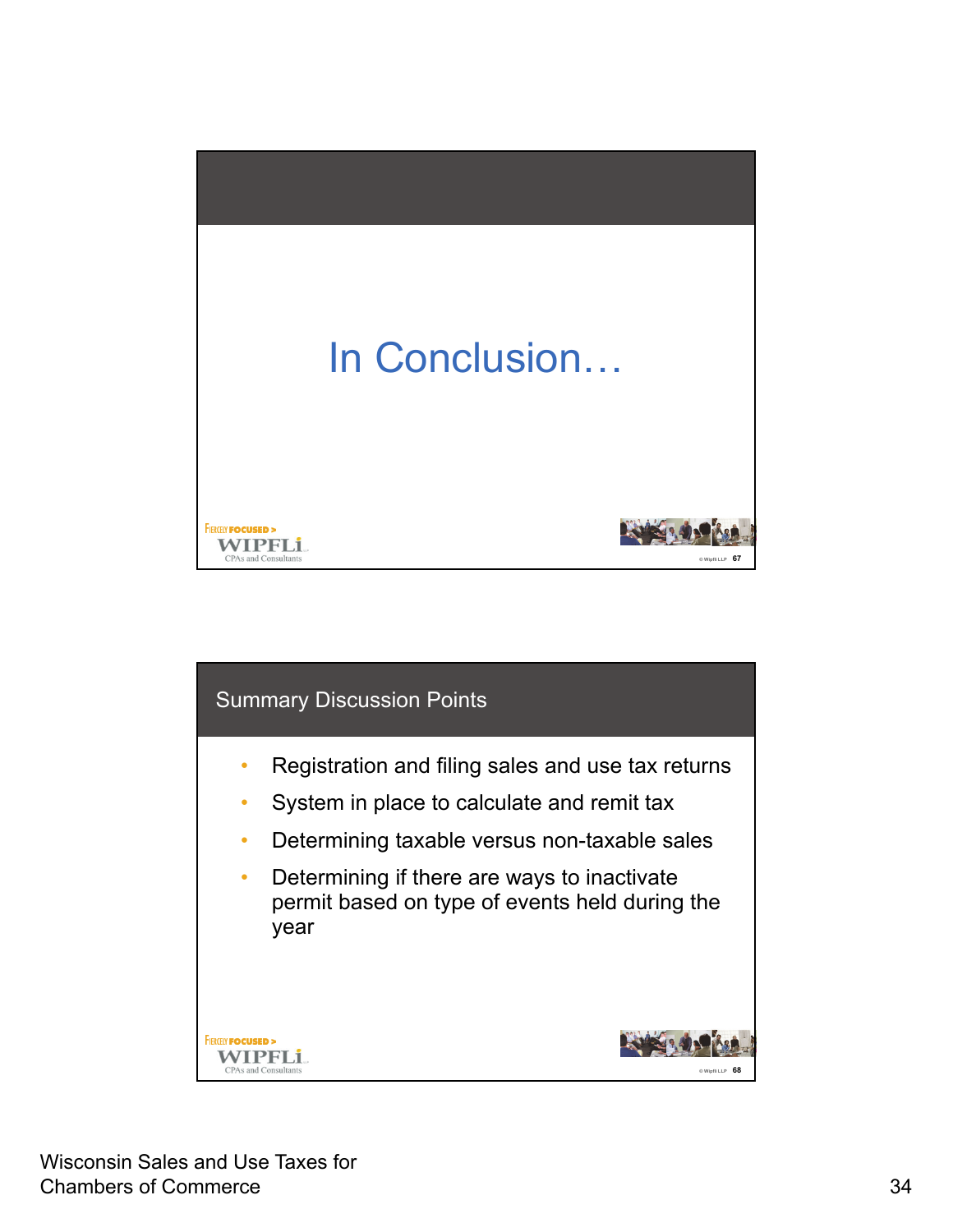

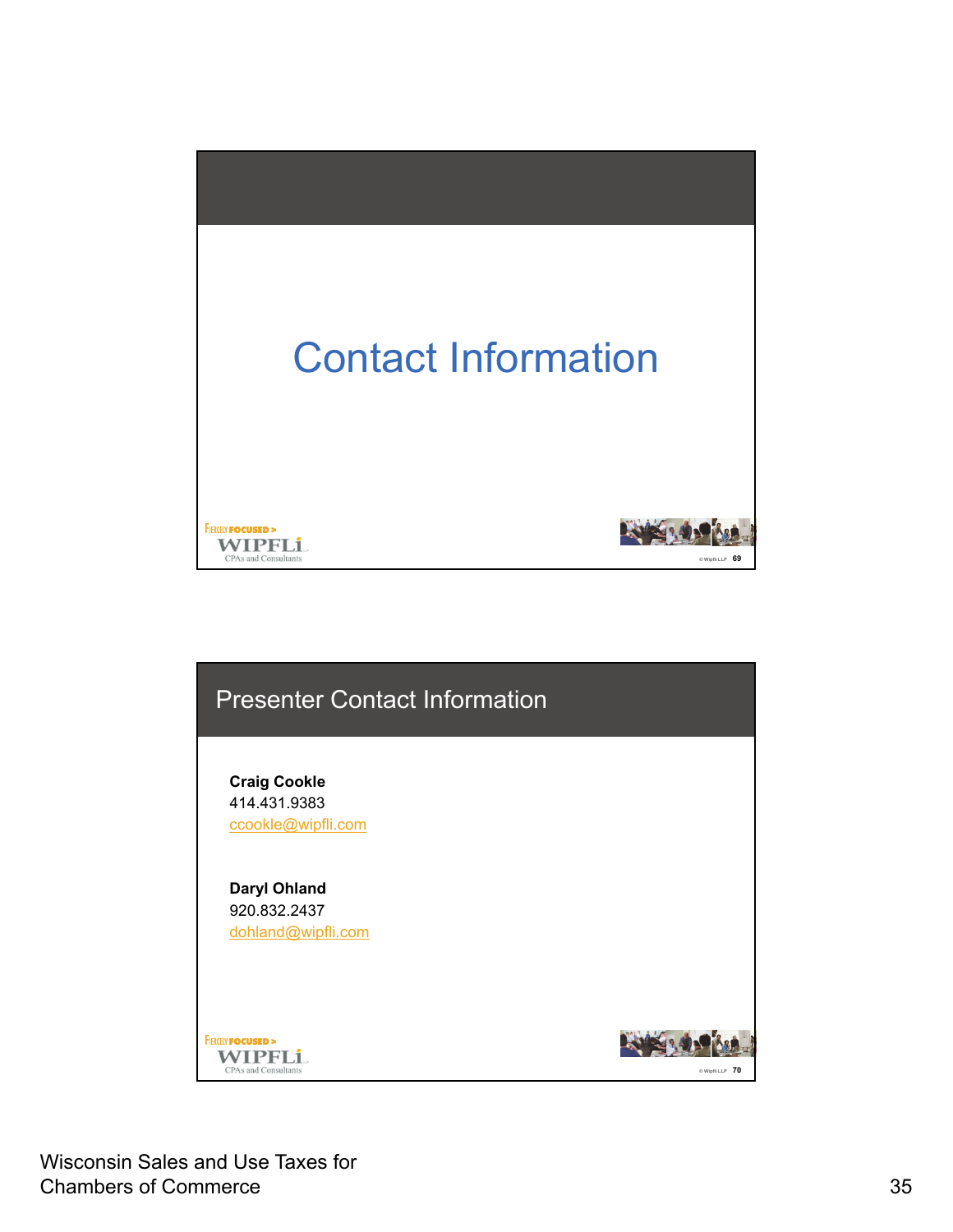

### Disclaimer *This information is provided solely for general guidance and informational purposes only and does not create a business or professional-services relationship. Accordingly, this information is provided with the understanding that the authors and publishers are not herein engaged in rendering legal, accounting, tax, or other professional advice and services. As such, it should not be used as a substitute for consultation with professional accounting, tax, legal, or other competent advisers and cannot be relied upon by any taxpayer for the purpose of avoiding penalties imposed under the Internal Revenue Code. Before making any decision or taking any action, you should obtain appropriate professional guidance.*  © Wipfli LLP 2014 **FIFRCEIY FOCUSED > WIPFLi CPAs and Consultants © Wipfli LLP 72**

Wisconsin Sales and Use Taxes for Chambers of Commerce 36